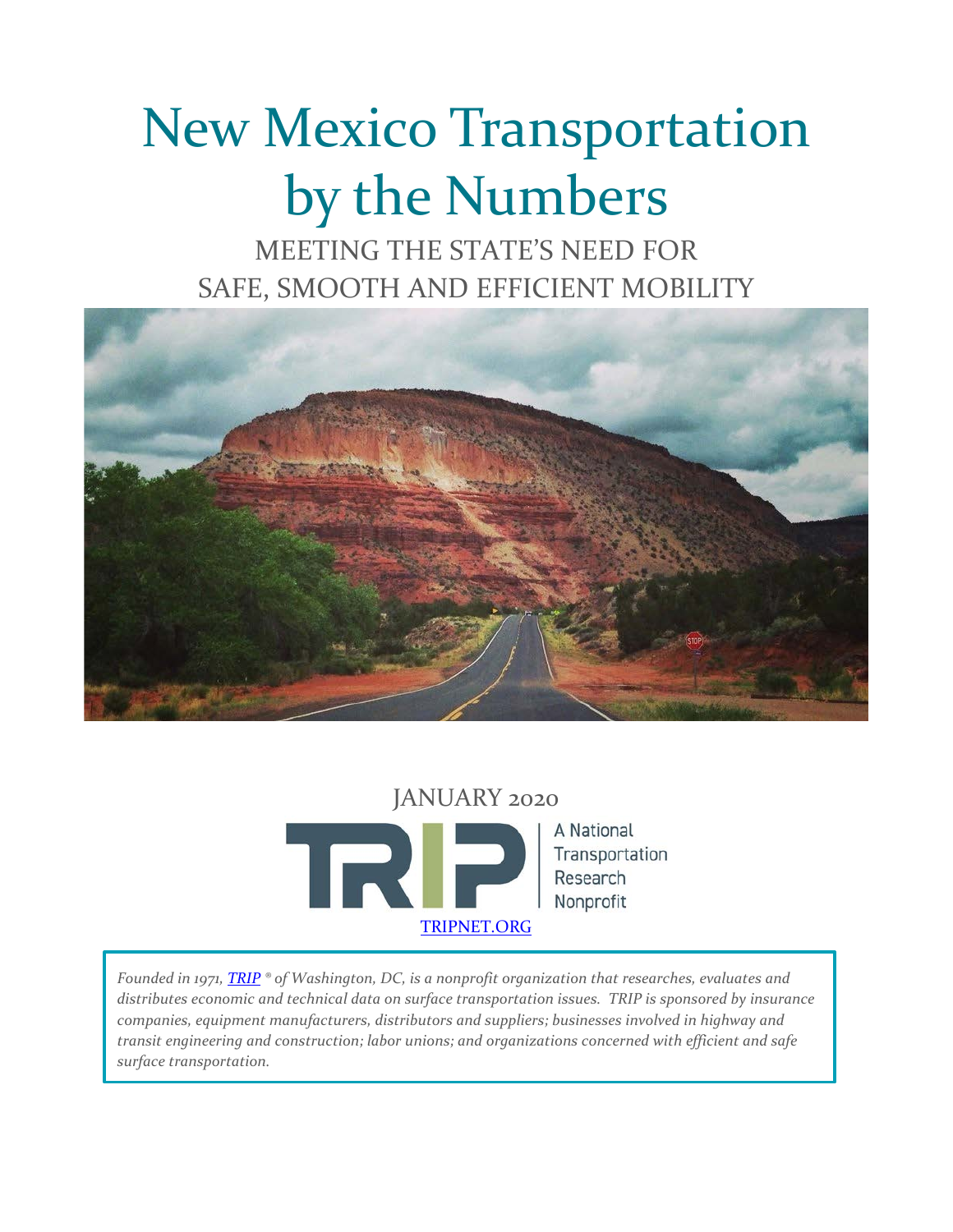# **NEW MEXICO KEY TRANSPORTATION FACTS**

#### **THE HIDDEN COSTS OF DEFICIENT ROADS**

Driving on New Mexico roads that are deteriorated, congested and that lack some desirable safety features costs New Mexico drivers a total of \$2.6 billion each year. TRIP has calculated the cost to the average motorist in the state's largest urban areas in the form of additional vehicle operating costs (VOC) as a result of driving on rough roads, the cost of lost time and wasted fuel due to congestion, and the financial cost of traffic crashes. The chart below details the cost of deficient roads statewide and for the average driver in the state's largest urban areas.

| <b>Location</b>      | <b>VOC</b>    | <b>Safety</b> | <b>Congestion</b> | <b>TOTAL</b>  |
|----------------------|---------------|---------------|-------------------|---------------|
| Albuguergue          | \$848         | \$330         | \$936             | \$2,114       |
| Las Cruces           | \$829         | \$262         | \$376             | \$1,467       |
| Santa Fe             | \$749         | \$328         | \$578             | \$1,655       |
| NEW MEXICO STATEWIDE | \$1.1 Billion | \$767 Million | \$725 Million     | \$2.6 Billion |

# **NEW MEXICO ROADS PROVIDE A ROUGH RIDE**

Due to inadequate state and local funding, 54 percent of major roads and highways in New Mexico are in poor or mediocre condition. Driving on rough roads costs the average New Mexico driver \$770 annually in additional vehicle operating costs – a total of \$1.1 billion statewide. The chart below details pavement conditions on major roads in the state's largest urban areas and statewide.

| <b>Location</b>             | Poor | <b>Mediocre</b> | Fair | Good |
|-----------------------------|------|-----------------|------|------|
| Albuquerque                 | 38%  | 22%             | 9%   | 30%  |
| Las Cruces                  | 34%  | 29%             | 11%  | 26%  |
| Santa Fe                    | 32%  | 19%             | 15%  | 34%  |
| <b>NEW MEXICO STATEWIDE</b> | 30%  | 24%             | 12%  | 34%  |

# **NEW MEXICO BRIDGE CONDITIONS**

Six percent of New Mexico's bridges are rated in poor/structurally deficient condition. Bridges that are rated poor/structurally deficient have significant deterioration of the bridge deck, supports or other major components. Fifty-six percent of the state's bridges are rated in fair condition and the remaining 38 percent are in good condition. Most bridges are designed to last 50 years before major overhaul or replacement, although many newer bridges are being designed to last 75 years or longer. In New Mexico, 48 percent of the state's bridges were built in 1969 or earlier. The chart below details bridge conditions statewide and in the state's largest urban areas.

|                             | Number Poor/<br><b>Structurally</b><br><b>Deficient</b> | <b>Share Poor/</b><br><b>Structurally</b><br><b>Deficient</b> | <b>Number</b><br>Fair | <b>Share</b><br>Fair | <b>Number</b><br>Good | <b>Share</b><br>Good | <b>Total</b><br><b>Bridges</b> |
|-----------------------------|---------------------------------------------------------|---------------------------------------------------------------|-----------------------|----------------------|-----------------------|----------------------|--------------------------------|
| Albuquerque                 | 9                                                       | 2%                                                            | 332                   | 67%                  | 151                   | 31%                  | 492                            |
| Las Cruces                  | 17                                                      | 7%                                                            | 149                   | 57%                  | 94                    | 36%                  | 260                            |
| Santa Fe                    | 9                                                       | 4%                                                            | 115                   | 46%                  | 126                   | 50%                  | 250                            |
| <b>NEW MEXICO STATEWIDE</b> | 232                                                     | 6%                                                            | 2,259                 | 56%                  | 1,519                 | 38%                  | 4,010                          |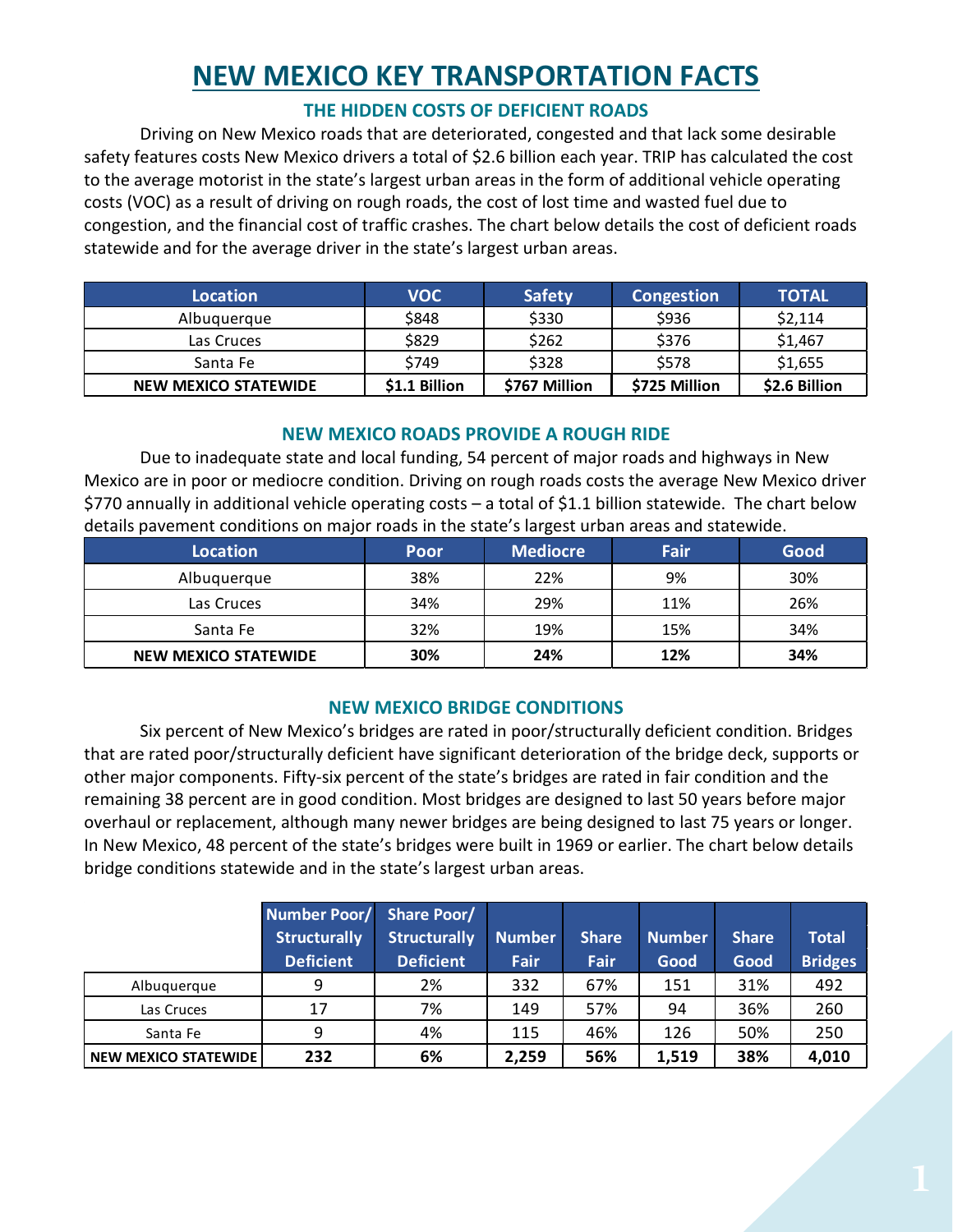#### **NEW MEXICO ROADS ARE INCREASINGLY CONGESTED**

<span id="page-2-0"></span>Congested roads choke commuting and commerce and cost New Mexico drivers \$725 million each year in the form of lost time and wasted fuel. In the most congested urban areas, drivers lose up to \$936 and as many as an additional 44 hours per year sitting in traffic as a result of congestion. The TRIP report identifies New Mexico's 20 most congested corridor segments during typical morning and evening peak travel periods. The top ten are below.

<span id="page-2-8"></span><span id="page-2-7"></span><span id="page-2-6"></span><span id="page-2-5"></span><span id="page-2-4"></span><span id="page-2-3"></span><span id="page-2-2"></span><span id="page-2-1"></span>

| Rank | <b>Urban Area</b> | <b>Facility</b>                 | <b>From</b>          | To                |
|------|-------------------|---------------------------------|----------------------|-------------------|
|      | Albuquerque       | $I - 40$                        | $1-25$               | Juan Tabo Blvd.   |
| 2    | Albuquerque       | Paseo Del Norte Blvd./Route 423 | Route 45/Coors Blvd  | Barstow St. NE    |
| 3    | Albuquerque       | $1 - 25$                        | Paseo Del Norte Blvd | Comanche Road     |
| 4    | Albuquerque       | Route 528/Alameda Blvd.         | Northern Blvd.       | $I-25$            |
| 5    | Albuquerque       | $I - 40$                        | Atrisco Vista Blvd   | $I-25$            |
| 6    | Albuquerque       | $I-25$                          | I-40                 | Rio Bravo Blvd    |
|      | Albuquerque       | Route 45/Coors Boulevard        | $I-40$               | Alameda Blvd      |
| 8    | Santa Fe          | Route 285/St. Francis Drive     | Rodeo Road           | W. Alameda St.    |
| 9    | Albuquerque       | Central Ave SW                  | Coors Blvd.          | Carlisle Blvd. NE |
| 10   | Albuguergue       | Bridge Blvd. SW                 | Route 45/Coors Blvd  | $I-25$            |

#### **NEW MEXICO TRAFFIC SAFETY AND FATALITIES**

<span id="page-2-16"></span><span id="page-2-15"></span><span id="page-2-14"></span><span id="page-2-13"></span><span id="page-2-12"></span><span id="page-2-11"></span><span id="page-2-10"></span><span id="page-2-9"></span>From 2014 to 2018, 1,853 people were killed in traffic crashes in New Mexico. In 2018, New Mexico had 1.43 traffic fatalities for every 100 million miles traveled, the tenth highest in the nation and significantly higher than the national average of 1.13.

<span id="page-2-24"></span><span id="page-2-23"></span><span id="page-2-22"></span><span id="page-2-21"></span><span id="page-2-20"></span><span id="page-2-19"></span><span id="page-2-18"></span><span id="page-2-17"></span>Traffic crashes imposed a total of \$2.3 billion in economic costs in New Mexico in 2017 and traffic crashes in which a lack of adequate roadway safety features were likely a contributing factor imposed \$767 million in economic costs. The chart below details the number of people killed in traffic crashes in the state's largest urban areas between 2014 and 2018, and the cost of traffic crashes per driver.

| Location                    | <b>Average</b><br><b>Fatalities</b><br>2014-2018 | <b>Safety</b><br>Cost |
|-----------------------------|--------------------------------------------------|-----------------------|
| Albuquerque                 | 83                                               | \$330                 |
| Las Cruces                  | 21                                               | \$262                 |
| Santa Fe                    | 18                                               | \$328                 |
| <b>NEW MEXICO STATEWIDE</b> | 371                                              | \$767 Million         |

#### **TRANSPORTATION FUNDING AND NEEDED PROJECTS**

<span id="page-2-37"></span><span id="page-2-36"></span><span id="page-2-35"></span><span id="page-2-34"></span><span id="page-2-33"></span><span id="page-2-32"></span><span id="page-2-31"></span><span id="page-2-30"></span><span id="page-2-29"></span><span id="page-2-28"></span><span id="page-2-27"></span><span id="page-2-26"></span><span id="page-2-25"></span>The New Mexico Department of Transportation projects an annual maintenance shortfall of approximately \$103 million. NMDOT has also identified nearly \$2.8 billion in needed but unfunded transportation projects throughout the state, as detailed in the chart below.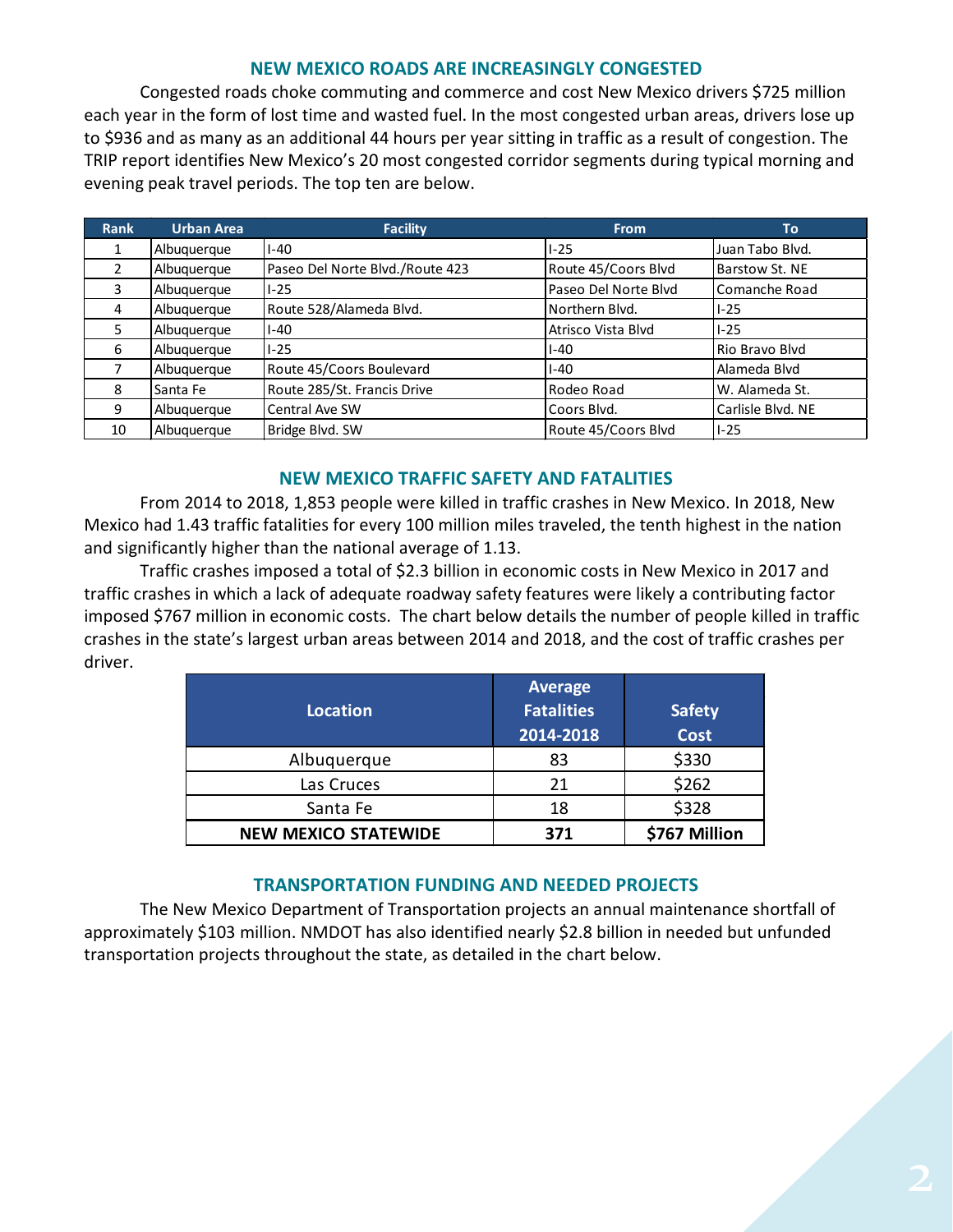<span id="page-3-1"></span><span id="page-3-0"></span>

| <b>Route or</b>                                            | Project                                                                                                     | <b>Estimated</b>       |  |  |  |
|------------------------------------------------------------|-------------------------------------------------------------------------------------------------------------|------------------------|--|--|--|
| <b>Corridor</b>                                            | <b>Description</b>                                                                                          | Cost $+/-$             |  |  |  |
| <b>Southwest New Mexico and Border Region (District 1)</b> |                                                                                                             |                        |  |  |  |
| I-25, MP 3.0 to 9.5                                        | Reconstruction of six-lane corrridor with added capacity                                                    | \$75M                  |  |  |  |
| I-25 at Nogal Canyon                                       | Bridge replacement                                                                                          | \$30M                  |  |  |  |
| US 180 at Deming to Bayard                                 | Reconstruction with four-lane or alternating passing lanes                                                  | \$90M                  |  |  |  |
| I-10 Corridor                                              | Reconstruct pavement and infrastructure to current design standards.                                        | \$850M                 |  |  |  |
| I-25, MP 0 to 1                                            | Expand to six lanes                                                                                         | \$30M                  |  |  |  |
|                                                            | <b>DISTRICT ONE TOTAL COST</b>                                                                              | <b>\$1.075 BILLION</b> |  |  |  |
|                                                            | <b>Southeast New Mexico and Permian Basin (District 2)</b>                                                  |                        |  |  |  |
| US 380/NM 157-242, Roswell                                 |                                                                                                             |                        |  |  |  |
| to Tatum to State Line                                     | Capacity improvements including alternating passing lanes throughout corridor                               | \$75M                  |  |  |  |
| NM 18, NM 58 to 71                                         |                                                                                                             |                        |  |  |  |
| Minor pavement rehabilitation<br>Lovington to Hobbs        |                                                                                                             | \$32M                  |  |  |  |
| NM 18, Hobbs to Jal                                        | Major pavement rehabilitation                                                                               | \$92.4M                |  |  |  |
| US 54, MP 0 to 55                                          |                                                                                                             | \$55M                  |  |  |  |
| South of Alamogordo                                        | Minor pavement rehabilitation                                                                               |                        |  |  |  |
| US 70, Roswell to Portales                                 | Minor pavement rehabilitation                                                                               | \$80M                  |  |  |  |
| US 82, MP 139 to 171                                       | Roadway reconstruction with addition of shoulders, passing lanes and drainage                               | \$64M                  |  |  |  |
| West of Lovington                                          | improvement                                                                                                 |                        |  |  |  |
|                                                            | <b>DISTRICT TWO TOTAL COST</b>                                                                              | \$398.4 MILLION        |  |  |  |
|                                                            | Albuquerque Metro Area and Central Rio Grande Corridor (District 3)                                         |                        |  |  |  |
| I-25, Sunport to Big I                                     | Reconstruction and additional capacity                                                                      | \$500M                 |  |  |  |
| Albuquerque River Crossing                                 | <b>New Construction</b>                                                                                     |                        |  |  |  |
| I-40 WB, Wyoming to                                        | Reconstruction                                                                                              | \$15M                  |  |  |  |
| Pennsylvania                                               |                                                                                                             |                        |  |  |  |
| NM 45, NM 500 to Eduardo                                   | Reconstruction                                                                                              | \$40M                  |  |  |  |
| NM 45, Malpais to NM 500                                   | Reconstruction                                                                                              | \$40M                  |  |  |  |
|                                                            | <b>DISTRICT THREE TOTAL COST</b>                                                                            | <b>\$595 MILLION</b>   |  |  |  |
|                                                            | Northeastern Quadrant of New Mexico, Bordering Texas, Oklahoma and Colorado (District 4)                    |                        |  |  |  |
| NM 39, MP 30 to MP 39.6                                    | Pavement reconstruction and rehabilitation to improve safety, economic<br>development, mobility and tourism | \$15M                  |  |  |  |
| NM 434, MP 19.7 to 25.5                                    | Reconstruction and widening through Coyote Creek Canyon to improve safety,                                  |                        |  |  |  |
|                                                            | economic development, mobility and tourism                                                                  | \$40M                  |  |  |  |
| I-25/US 64-87 Interchange                                  | Interchange reconstruction at Exit 451 in Raton to improve safety and relieve                               | \$20M                  |  |  |  |
|                                                            | backups on corridor heavily used for commerce and tourism                                                   |                        |  |  |  |
| US 54, MP 306.1 to 356.2                                   | Reconstruction and major rehabilitation on heavily used corridor                                            | \$80M                  |  |  |  |
| US 64/87, Raton to Clayton                                 | Rehabilitation to accommodate freight an tourist traffic                                                    | \$120M                 |  |  |  |
|                                                            | <b>DISTRICT FOUR TOTAL COST</b>                                                                             | <b>\$275 MILLION</b>   |  |  |  |
|                                                            | Northwest New Mexico and Northern Rio Grande Corridor (District 5)                                          |                        |  |  |  |
| US 550, MP 99 to 150                                       | Roadway centerline and barrier                                                                              | \$56.6M                |  |  |  |
| NM 76, NM 68 to NM 503                                     | Roadway rehabilitation and drainage improvements                                                            | \$27.1M                |  |  |  |
| NM 96, NM 512 to US 84                                     | Roadway rehabilitation and widening to add shoulders                                                        | \$38.40                |  |  |  |
| Cerrillos Road in Santa Fe/St.<br>Michaels to St. Francis  | Roadway reconstruction                                                                                      | \$40M                  |  |  |  |
| NM 599 at Via Vetaranos in                                 |                                                                                                             |                        |  |  |  |
| Santa Fe                                                   | Interchange construction                                                                                    | \$15M                  |  |  |  |
|                                                            | <b>DISTRICT FIVE TOTAL COST</b>                                                                             | \$177.1 MILLION        |  |  |  |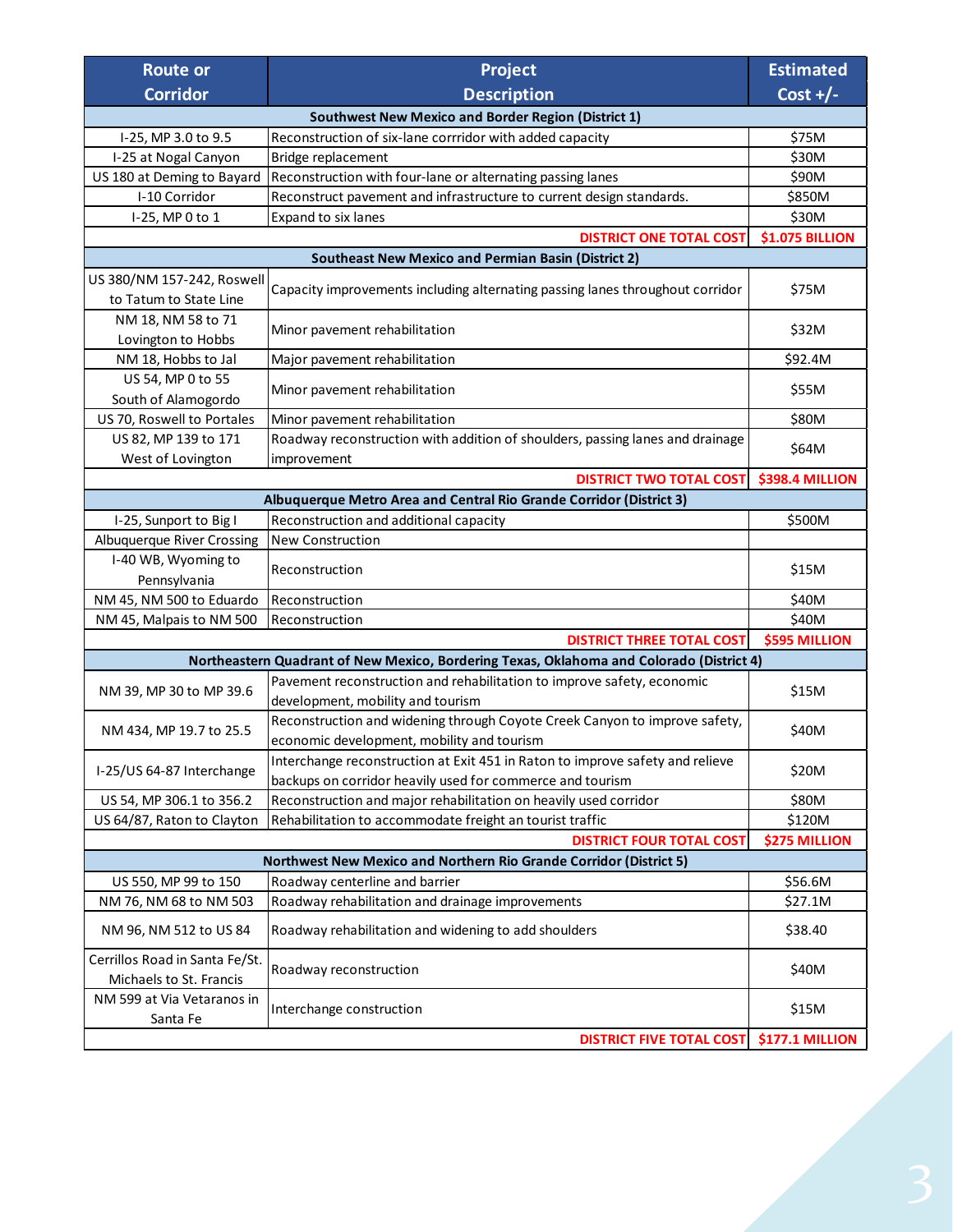| West-Central New Mexico, Gallup and Grants Area (District 6) |                                                          |                       |  |  |
|--------------------------------------------------------------|----------------------------------------------------------|-----------------------|--|--|
| Allison Corridor - NM 118,                                   |                                                          |                       |  |  |
| BNSF and I-40 overpasses                                     | Phase 2 and Phase 3                                      | \$34.2M               |  |  |
| and connection                                               |                                                          |                       |  |  |
| NM 547, MP 4 to 13.6                                         | Widening, drainage improvements, design and construction | \$34M                 |  |  |
| I-40 at multiple locations:                                  | Design and reconstruction                                | \$96M                 |  |  |
| MP 18.4-54, MP 96.1-101.4                                    |                                                          |                       |  |  |
| NM 264, MP 0 to 16                                           | Design and reconstruction                                | \$42M                 |  |  |
| 1-40 MP 35 to 36.3, NM 118                                   | Phases 2-5, Drainage and flood mitigation project        | \$33M                 |  |  |
| MP 30.1 to 35.7                                              |                                                          |                       |  |  |
|                                                              | <b>DISTRICT SIX TOTAL COST</b>                           | \$239.2 MILLION       |  |  |
|                                                              | <b>TOTAL STATEWIDE COST</b>                              | <b>\$2.76 BILLION</b> |  |  |

#### **TRANSPORTATION AND ECONOMIC DEVELOPMENT**

With an economy based largely on natural resource extraction, agriculture, tourism and manufacturing, the health and future growth of New Mexico's economy is riding on the quality and efficiency of its transportation system. These industries – particularly the state's burgeoning energy extraction sector – are heavily reliant on the state's transportation system to move products and people and rely on well-maintained, safe and efficient roads and bridges. Each year, \$123.5 billion in goods are shipped to and from sites in New Mexico. The value of freight shipped to and from sites in New Mexico, in inflation-adjusted dollars, is expected to increase 110 percent by 2045 and 126 percent for goods shipped by trucks, placing an increased burden on the state's already deteriorated and congested network of roads and bridges.

The amount of freight transported in New Mexico and the rest of the U.S. is expected to increase significantly as a result of further economic growth, changing business and retail models, increasing international trade, and rapidly changing consumer expectations that place an emphasis on faster deliveries, often of smaller packages or payloads.

According to a [report by the American Road & Transportation Builders Association,](https://www.transportationcreatesjobs.org/pdf/Economic_Profile.pdf) the design, construction and maintenance of transportation infrastructure in New Mexico support approximately 26,300 full-time jobs across all sectors of the state economy. These workers earn \$802 million annually. Approximately 350,000 full-time jobs in New Mexico in key industries like tourism, retail sales, agriculture and manufacturing are completely dependent on the state's transportation network.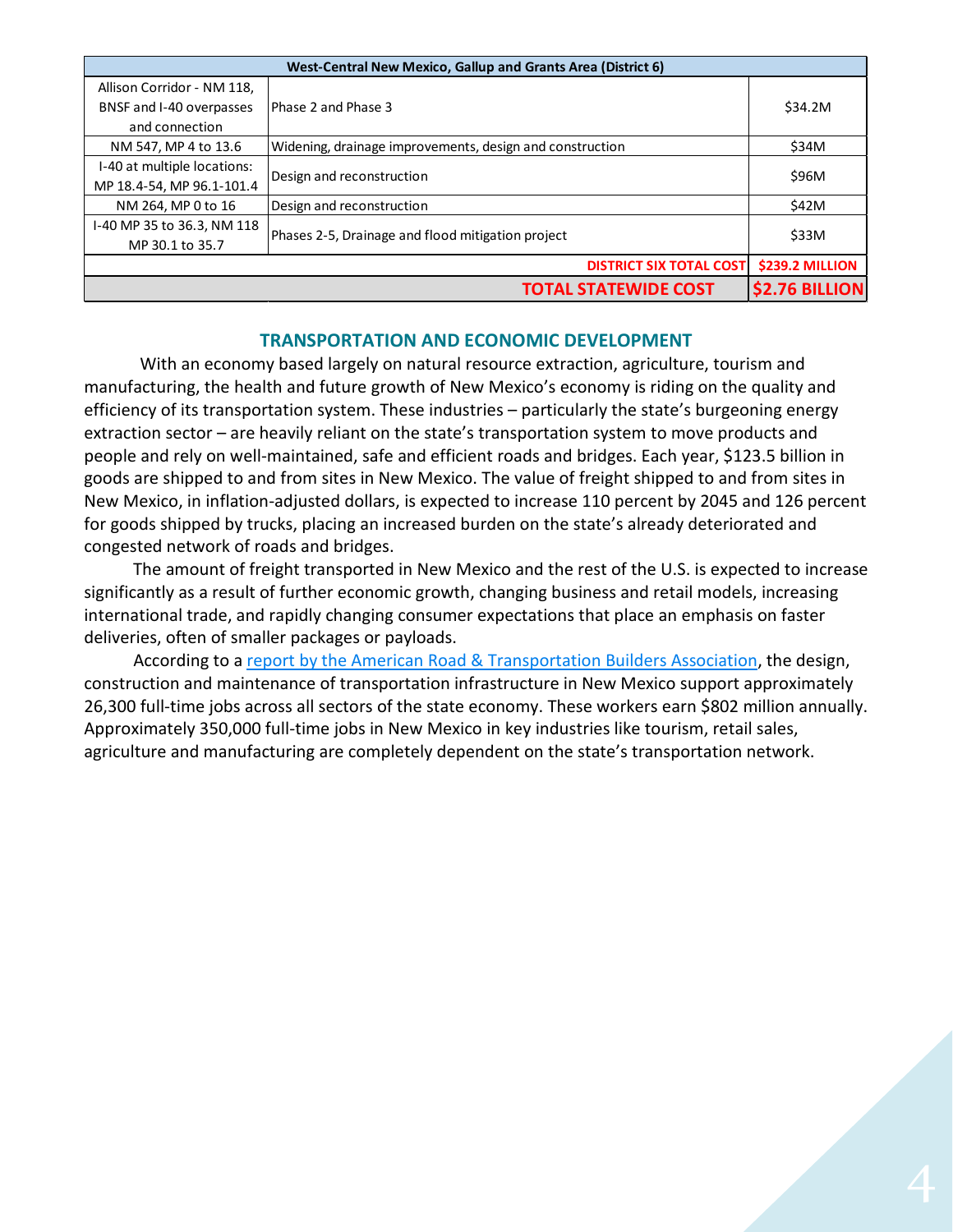#### **INTRODUCTION**

New Mexico's roads, highways and bridges form vital transportation links for the state's residents, visitors and businesses, providing daily access to homes, jobs, shopping, natural resources and recreation. Modernizing New Mexico's transportation system is critical to quality of life and economic competitiveness in the Land of Enchantment. Inadequate transportation investment, which will result in deteriorated transportation facilities and diminished access, will negatively affect New Mexico's economic competitiveness and quality of life.

To accommodate population and economic growth, maintain its level of economic competitiveness and achieve further economic growth, New Mexico will need to maintain and modernize its roads, highways and bridges by improving the physical condition of its transportation network and enhancing the system's ability to provide efficient, reliable and safe mobility for residents, visitors and businesses. Some of the most critical sectors of New Mexico's economy - namely the energy extraction, agriculture and tourism areas – require a surface transportation system that is wellmaintained, efficient and safe. Making needed improvements to New Mexico's roads, highways, bridges and transit systems could also provide a significant boost to the state's economy by creating jobs in the short term and stimulating long-term economic growth as a result of enhanced mobility and access.

This report examines the condition, use and safety of New Mexico's roads, highways and bridges, and the state's future mobility needs. Sources of information for this report include the Federal Highway Administration (FHWA), the American Association of State Highway and Transportation Officials (AASHTO), the Bureau of Transportation Statistics (BTS), the U.S. Census Bureau, the Texas Transportation Institute (TTI), the American Road & Transportation Builders Association (ARTBA), and the National Highway Traffic Safety Administration (NHTSA).

In addition to statewide data, the TRIP report includes regional data for the Albuquerque, Las Cruces and Santa Fe urban areas. An urban area is defined as a region's municipalities and surrounding suburbs for pavement condition and congestion data; bridge and traffic fatality data include a region's major counties.<sup>[1](#page-2-0)</sup>

#### **POPULATION, TRAVEL AND ECONOMIC TRENDS IN NEW MEXICO**

New Mexico motorists and businesses require a high level of personal and commercial mobility. To foster quality of life and spur continued economic growth, it is critical that the state provide a safe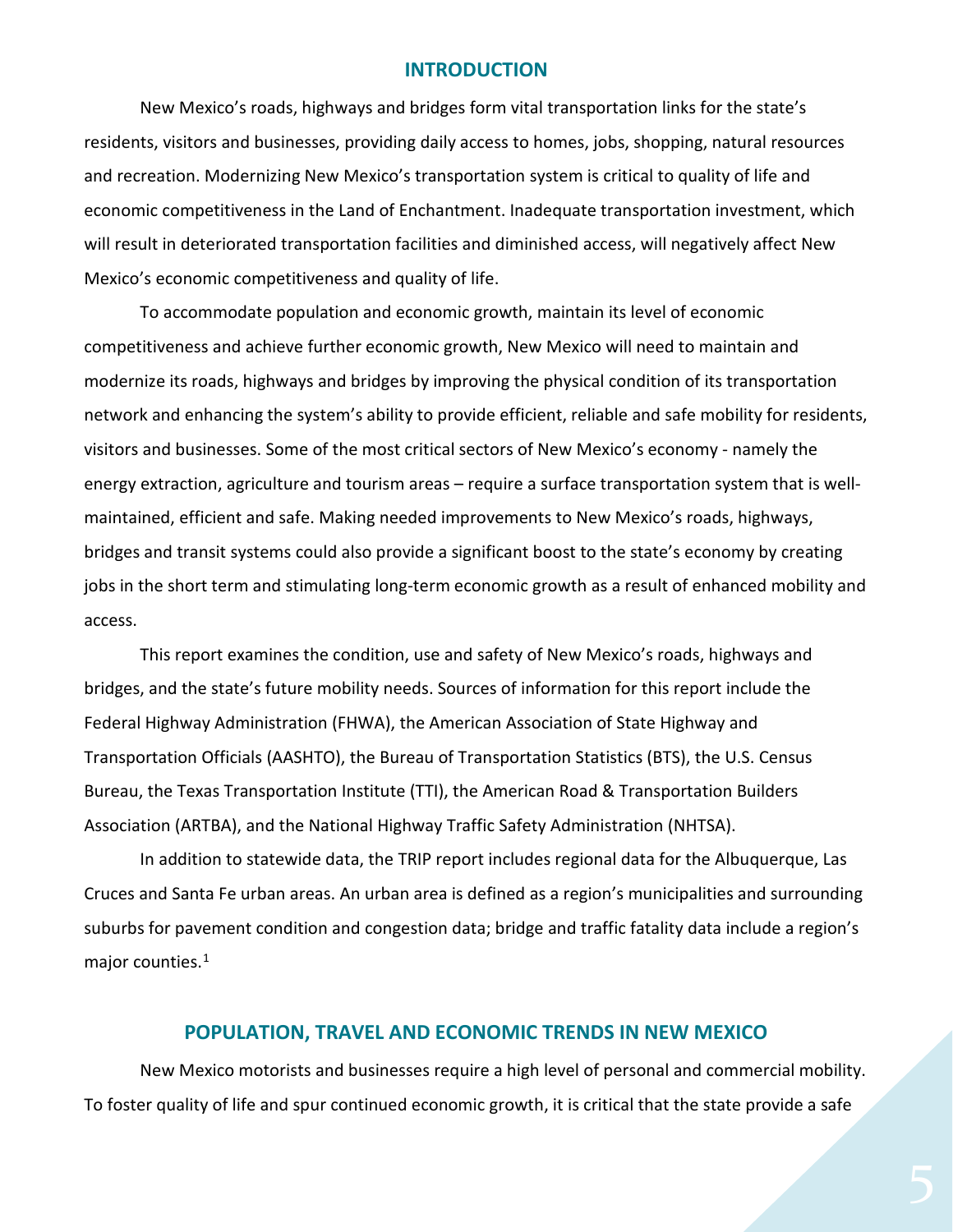and modern transportation system that can accommodate future growth in population, tourism, business, recreation and vehicle travel.

New Mexico's population grew to approximately 2.1 million residents in 2018, a 15 percent increase since 2000.<sup>2</sup> New Mexico had approximately 1.5 million licensed drivers in 2018.<sup>[3](#page-2-2)</sup> In 2018, the state's transportation system carried 27.3 billion annual vehicle miles of travel (VMT), a 20 percent increase since 2010 and an increase of nine percent from 2013 to 2018. [4](#page-2-3) From 2000 to 2018, New Mexico's gross domestic product (GDP), a measure of the state's economic output, increased by 29 percent, when adjusted for inflation.<sup>5</sup> U.S. GDP increased 41 percent during the same period.<sup>[6](#page-2-5)</sup>

#### **CONDITION OF NEW MEXICO ROADS**

The life cycle of New Mexico's roads is greatly affected by the state and local governments' ability to perform timely maintenance and upgrades to ensure that road and highway surfaces last as long as possible.

The pavement data in this report, which is for all arterial and collector roads and highways, is provided by the Federal Highway Administration (FHWA), based on data submitted annually by the New Mexico Department of Transportation on the condition of major state and locally maintained roads and highways. Pavement data for Interstate highways and other principal arterials is collected for all system mileage, whereas pavement data for minor arterial and all collector roads and highways is based on sampling portions of roadways as prescribed by FHWA to insure the data collected is adequate to provide an accurate assessment of pavement conditions on these roads and highways.

Statewide, 54 percent of New Mexico's major roads are in poor or mediocre condition. Thirty percent of New Mexico's major locally and state-maintained roads are in poor condition and 24 percent are in mediocre condition.<sup>[7](#page-2-6)</sup> Twelve percent of New Mexico's major roads are in fair condition and the remaining 34 percent are in good condition.<sup>[8](#page-2-7)</sup>

Thirty-eight percent of New Mexico's major locally and state-maintained urban roads and highways have pavements rated in poor condition and 25 percent are in mediocre condition.<sup>[9](#page-2-8)</sup> Thirteen percent of New Mexico's major urban roads are rated in fair condition and the remaining 24 percent are rated in good condition.<sup>10</sup>

Twenty-eight percent of New Mexico's major locally and state-maintained rural roads and highways have pavements rated in poor condition and 24 percent are in mediocre condition.<sup>[11](#page-2-10)</sup> Twelve percent of New Mexico's major rural roads are rated in fair condition and the remaining 37 percent are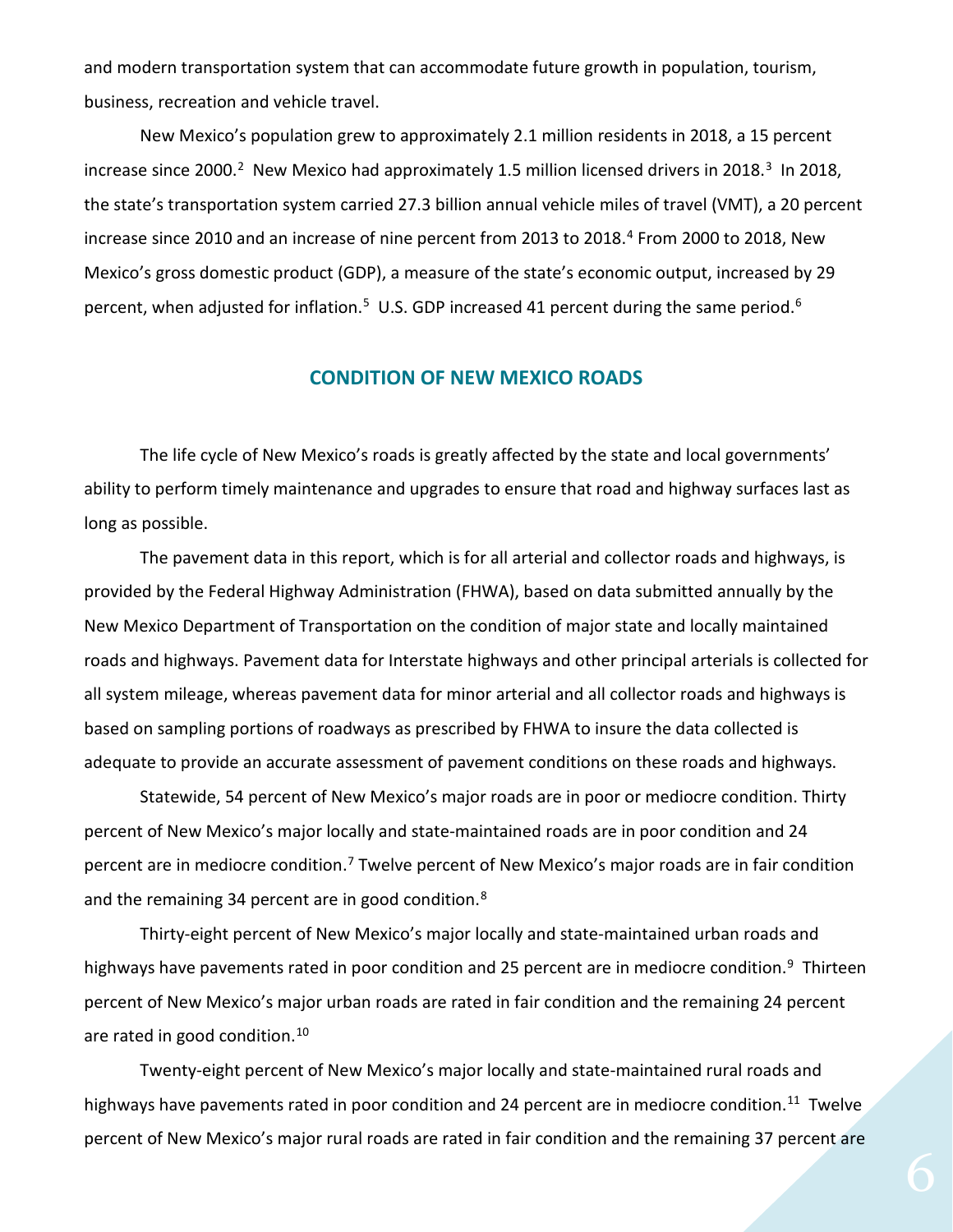rated in good condition.<sup>12</sup> The chart below details pavement conditions on major urban roads in the state's largest urban areas and statewide.<sup>[13](#page-2-12)</sup>

| <b>Location</b>      | Poor | <b>Mediocre</b> | Fair | Good |
|----------------------|------|-----------------|------|------|
| Albuquerque          | 38%  | 22%             | 9%   | 30%  |
| Las Cruces           | 34%  | 29%             | 11%  | 26%  |
| Santa Fe             | 32%  | 19%             | 15%  | 34%  |
| NEW MEXICO STATEWIDE | 30%  | 24%             | 12%  | 34%  |

**Chart 1. Pavement conditions on major roads in New Mexico's largest urban areas and statewide.** 

**Source: TRIP analysis of Federal Highway Administration data.** 

Pavement failure is caused by a combination of traffic, moisture and climate. Moisture often works its way into road surfaces and the materials that form the road's foundation. Road surfaces at intersections are more prone to deterioration because the slow-moving or standing loads occurring at these sites subject the pavement to higher levels of stress. It is critical that roads are fixed before they require major repairs because reconstructing roads costs approximately four times more than resurfacing them.<sup>[14](#page-2-13)</sup> As roads and highways continue to age, they will reach a point of deterioration where routine paving and maintenance will not be adequate to keep pavement surfaces in good condition and costly reconstruction of the roadway and its underlying surfaces will become necessary.





**Source: North Carolina Department of Transportation (2016). [2016 Maintenance Operations and](https://connect.ncdot.gov/resources/Asset-Management/MSADocuments/2016%20Maintenance%20Operations%20and%20Performance%20Analysis%20Report%20(MOPAR).pdf)  [Performance Analysis Report](https://connect.ncdot.gov/resources/Asset-Management/MSADocuments/2016%20Maintenance%20Operations%20and%20Performance%20Analysis%20Report%20(MOPAR).pdf)**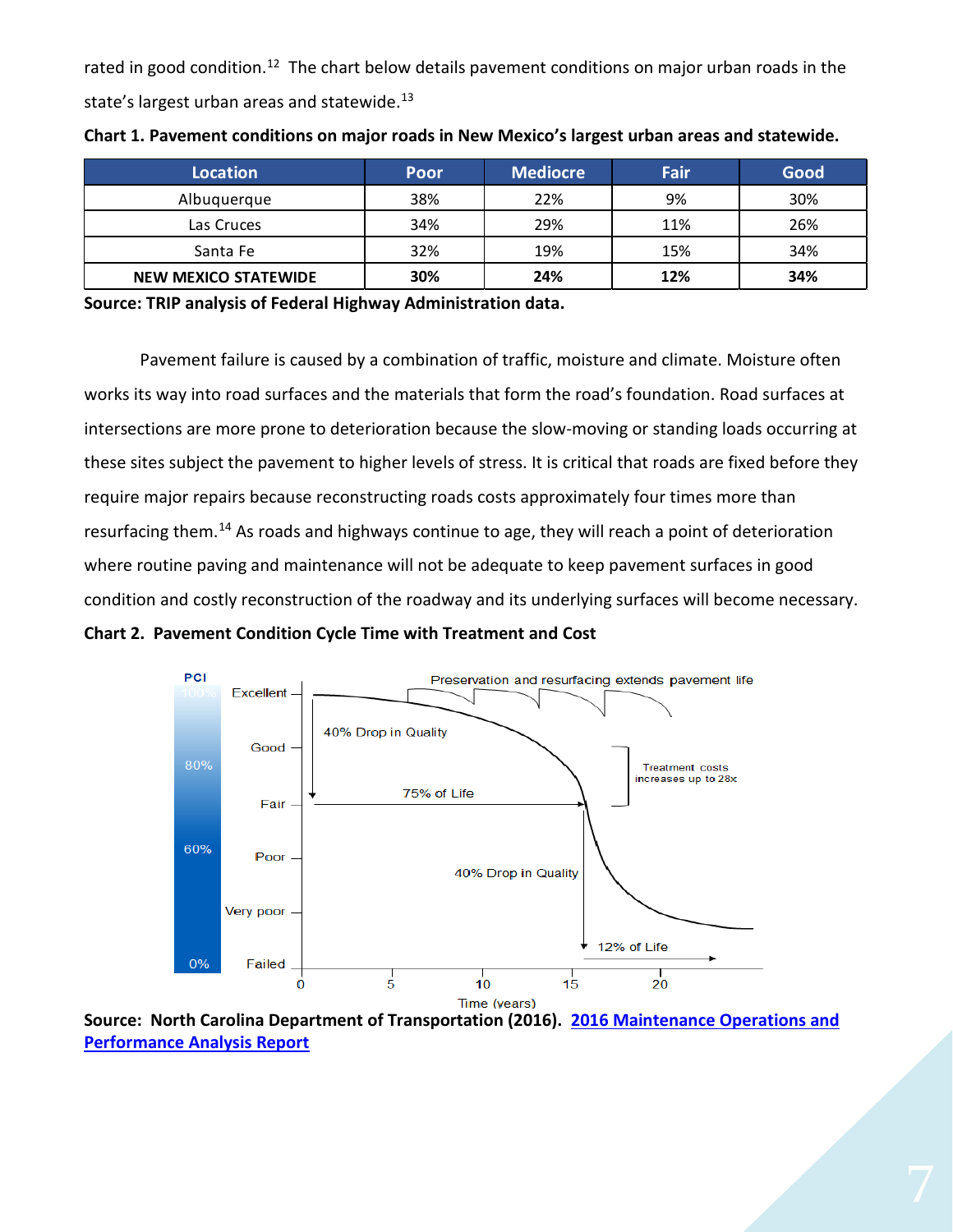Long-term repair costs increase significantly when road and bridge maintenance is deferred, as road and bridge deterioration accelerates later in the service life of a transportation facility and requires more costly repairs. A [report on maintaining pavements](https://www.yumpu.com/en/document/view/9021768/pavement-maintenance-cornell-local-roads-program-cornell-/4) found that every \$1 of deferred maintenance on roads and bridges costs an additional \$4 to \$5 in needed future repairs.<sup>[15](#page-2-14)</sup>



# **THE COST TO MOTORISTS OF ROADS IN INADEQUATE CONDITION**

TRIP has calculated the additional cost to motorists of driving on roads in poor, mediocre or fair condition. When roads are in poor, mediocre or fair condition – which may include potholes, rutting or rough surfaces – the cost to operate and maintain a vehicle increases. These additional vehicle operating costs (VOC) include accelerated vehicle depreciation, additional vehicle repair costs, increased fuel consumption and increased tire wear. TRIP estimates that additional VOC borne by New Mexico motorists as a result of deteriorated road conditions is \$1.1 billion annually, an average of \$770 per driver statewide.<sup>[16](#page-2-15)</sup> The chart below details additional VOC per motorist in the state's largest urban areas.

| <b>Location</b>             | <b>VOC</b>    |
|-----------------------------|---------------|
| Albuquerque                 | \$848         |
| Las Cruces                  | \$829         |
| Santa Fe                    | \$749         |
| <b>NEW MEXICO STATEWIDE</b> | \$1.1 Billion |

#### **Chart 3. Vehicle operating costs per motorist as a result of driving on deteriorated roads.**

#### **Source: TRIP estimates.**

Additional vehicle operating costs have been calculated in the Highway Development and Management Model (HDM), which is recognized by the U.S. Department of Transportation and more than 100 other countries as the definitive analysis of the impact of road conditions on vehicle operating costs. The HDM report is based on numerous studies that have measured the impact of various factors, including road conditions, on vehicle operating costs.<sup>[17](#page-2-16)</sup> The HDM study found that road deterioration increases ownership, repair, fuel and tire costs. The report found that deteriorated roads accelerate the pace of depreciation of vehicles and the need for repairs because the stress on the vehicle increases in proportion to the level of roughness of the pavement surface. Similarly, tire wear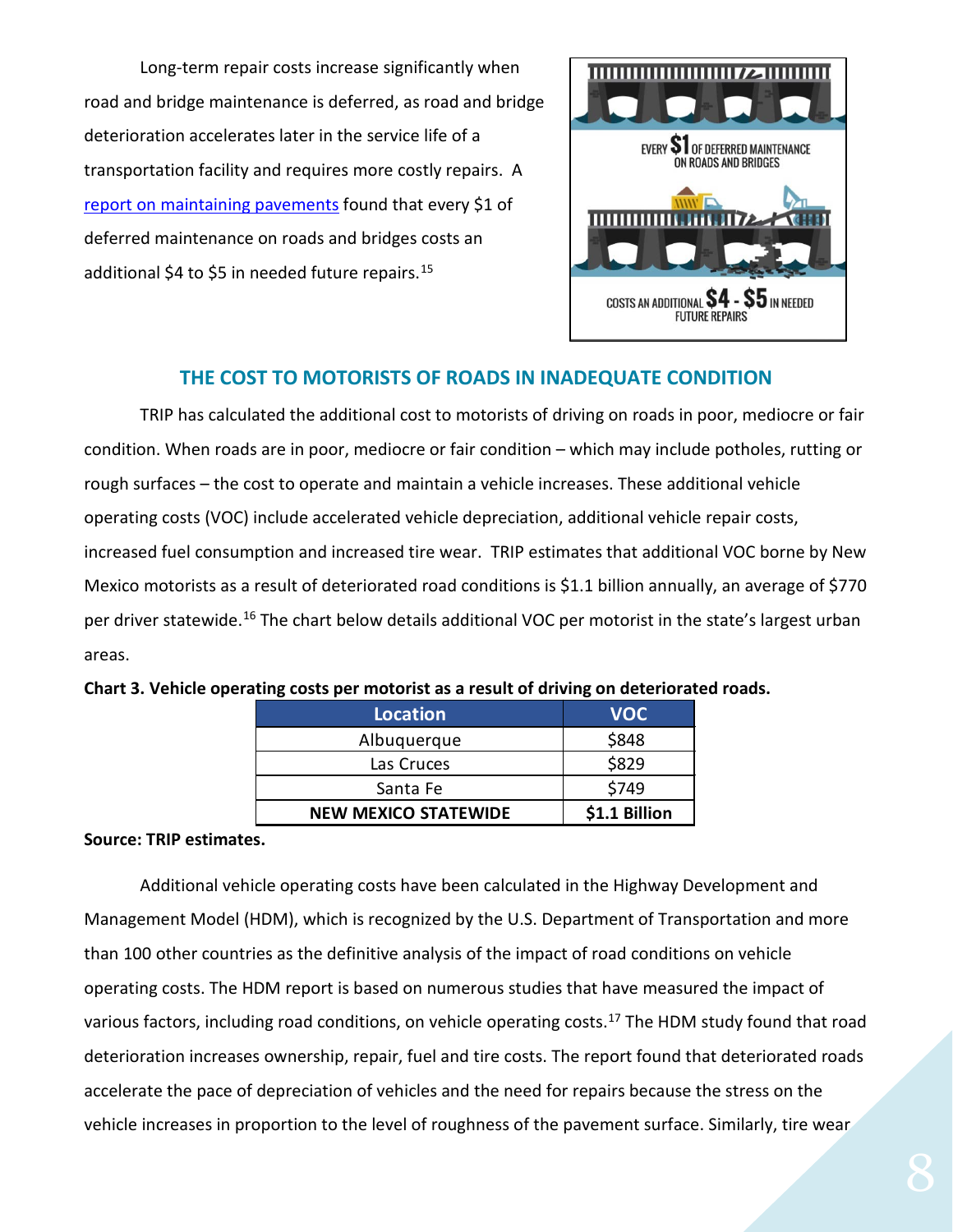and fuel consumption increase as roads deteriorate since there is less efficient transfer of power to the drive train and additional friction between the road and the tires.

TRIP's additional VOC estimate is based on taking the average number of miles driven annually by a motorist, calculating current VOC based on **[AAA's driving cost estimates](https://www.aaa.com/AAA/common/AAR/files/AAA-Your-Driving-Costs.pdf)** and then using the HDM model to estimate the additional VOC paid by drivers as a result of substandard roads.<sup>18</sup> Additional research on the impact of road conditions on fuel consumption by the Texas Transportation Institute (TTI) is also factored into TRIP's vehicle operating cost methodology.

#### **BRIDGE CONDITIONS IN NEW MEXICO**

New Mexico's bridges form key links in the state's highway system, providing communities and individuals access to employment, schools, shopping and medical facilities, and facilitating commerce and access for emergency vehicles.

Six percent (232 of 4,010) of New Mexico's locally and state-maintained bridges are rated in poor/structurally deficient condition.<sup>[19](#page-2-18)</sup> This includes all bridges that are 20 feet or more in length. A bridge is deemed poor/structurally deficient if there is significant deterioration of the bridge deck, supports or other major components.

Bridges that are poor/structurally deficient may be posted for lower weight limits or closed if their condition warrants such action. Deteriorated bridges can have a significant impact on daily life. Restrictions on vehicle weight may cause many vehicles – especially emergency



vehicles, commercial trucks, school buses and farm equipment – to use alternate routes to avoid posted bridges. Redirected trips also lengthen travel time, waste fuel and reduce the efficiency of the local economy.

Fifty-six percent of New Mexico's locally and state-maintained bridges have been rated in fair condition.[20](#page-2-19) A fair rating indicates that a bridge's structural elements are sound but minor deterioration has occurred to the bridge's deck, substructure or superstructure. The remaining 38 percent of the state's bridges are rated in good condition. $21$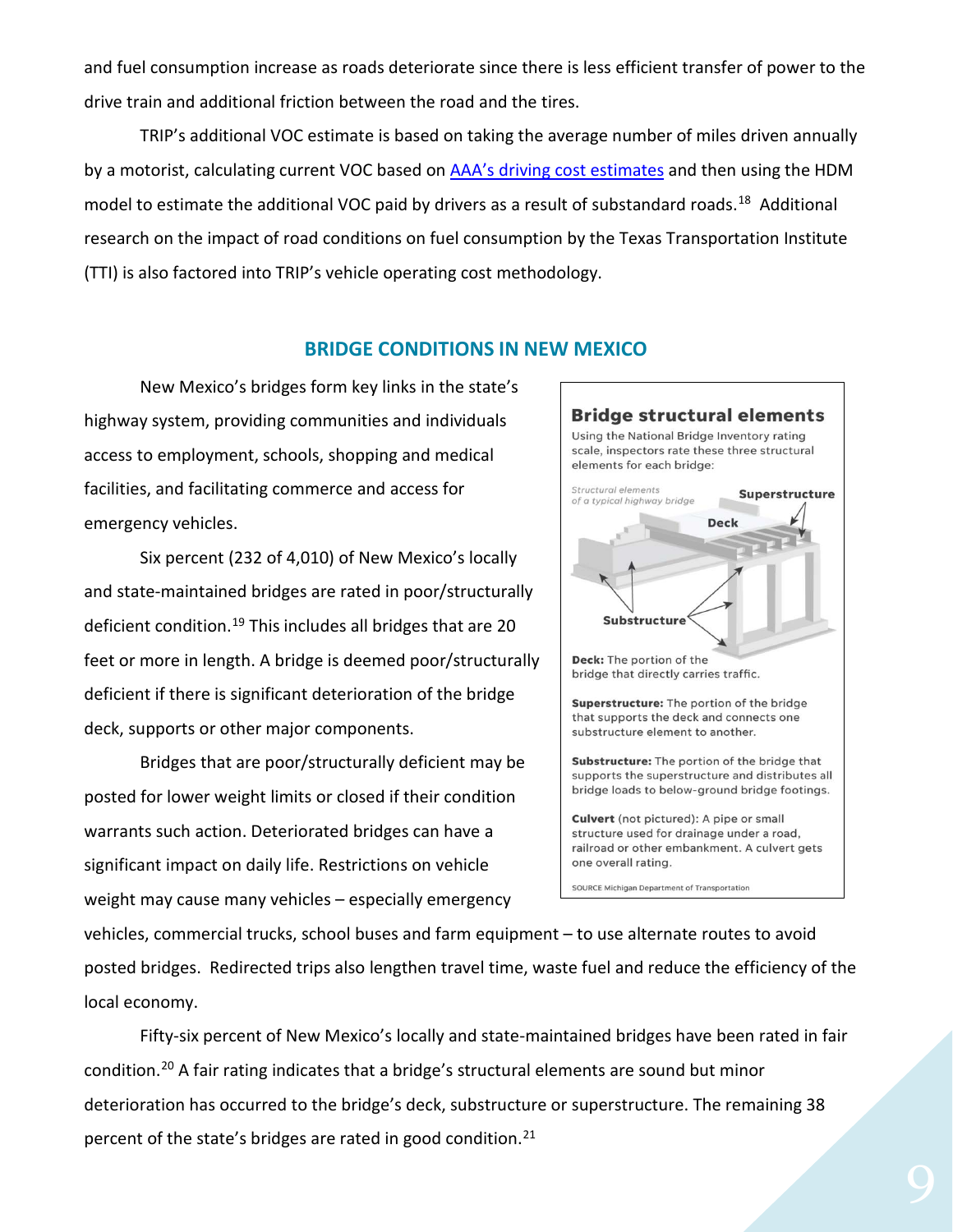The chart below shows the condition of bridges statewide and in New Mexico's largest urban

areas.

|                             | <b>Number Poor/</b><br><b>Structurally</b><br><b>Deficient</b> | <b>Share Poor/</b><br><b>Structurally</b><br><b>Deficient</b> | <b>Number</b><br>Fair | <b>Share</b><br><b>Fair</b> | <b>Number</b><br>Good | <b>Share</b><br>Good | <b>Total</b><br><b>Bridges</b> |
|-----------------------------|----------------------------------------------------------------|---------------------------------------------------------------|-----------------------|-----------------------------|-----------------------|----------------------|--------------------------------|
| Albuguergue                 | 9                                                              | 2%                                                            | 332                   | 67%                         | 151                   | 31%                  | 492                            |
| Las Cruces                  | 17                                                             | 7%                                                            | 149                   | 57%                         | 94                    | 36%                  | 260                            |
| Santa Fe                    | 9                                                              | 4%                                                            | 115                   | 46%                         | 126                   | 50%                  | 250                            |
| <b>NEW MEXICO STATEWIDE</b> | 232                                                            | 6%                                                            | 2,259                 | 56%                         | 1,519                 | 38%                  | 4,010                          |

#### **Chart 4. Bridge conditions statewide and in New Mexico's largest urban areas.**

**Source: TRIP analysis of Federal Highway Administration National Bridge Inventory (2018).**

Most bridges are designed to last 50 years before major overhaul or replacement, although many newer bridges are being designed to last 75 years or longer. In New Mexico, 48 percent of the state's bridges were built in 1969 or earlier.<sup>[22](#page-2-21)</sup>

The service life of bridges can be extended by performing routine maintenance such as resurfacing decks, painting surfaces, ensuring that a facility has good drainage and replacing deteriorating components. But most bridges will eventually require more costly reconstruction or major rehabilitation to remain operable.

# **TRAFFIC SAFETY IN NEW MEXICO**

A total of 1,853 people were killed in New Mexico traffic crashes from 2014 to 2018, an average of 371 fatalities per year.<sup>[23](#page-2-22)</sup>

# **Chart 5. Traffic Fatalities in New Mexico 2014 – 2018.**

| Year         | <b>Fatalities</b> |
|--------------|-------------------|
| 2014         | 383               |
| 2015         | 298               |
| 2016         | 402               |
| 2017         | 379               |
| 2018         | 391               |
| 2014-18 Ave. | 371               |
| TOTAL        | 1.853             |

# **Source: National Highway Traffic Safety Administration.**

Three major factors are associated with fatal vehicle crashes: driver behavior, vehicle characteristics and roadway features. It is estimated that roadway features are likely a contributing factor in approximately one-third of fatal traffic crashes. Roadway features that impact safety include the number of lanes, lane widths, lighting, lane markings, rumble strips, shoulders, guard rails, other shielding devices, median barriers and intersection design.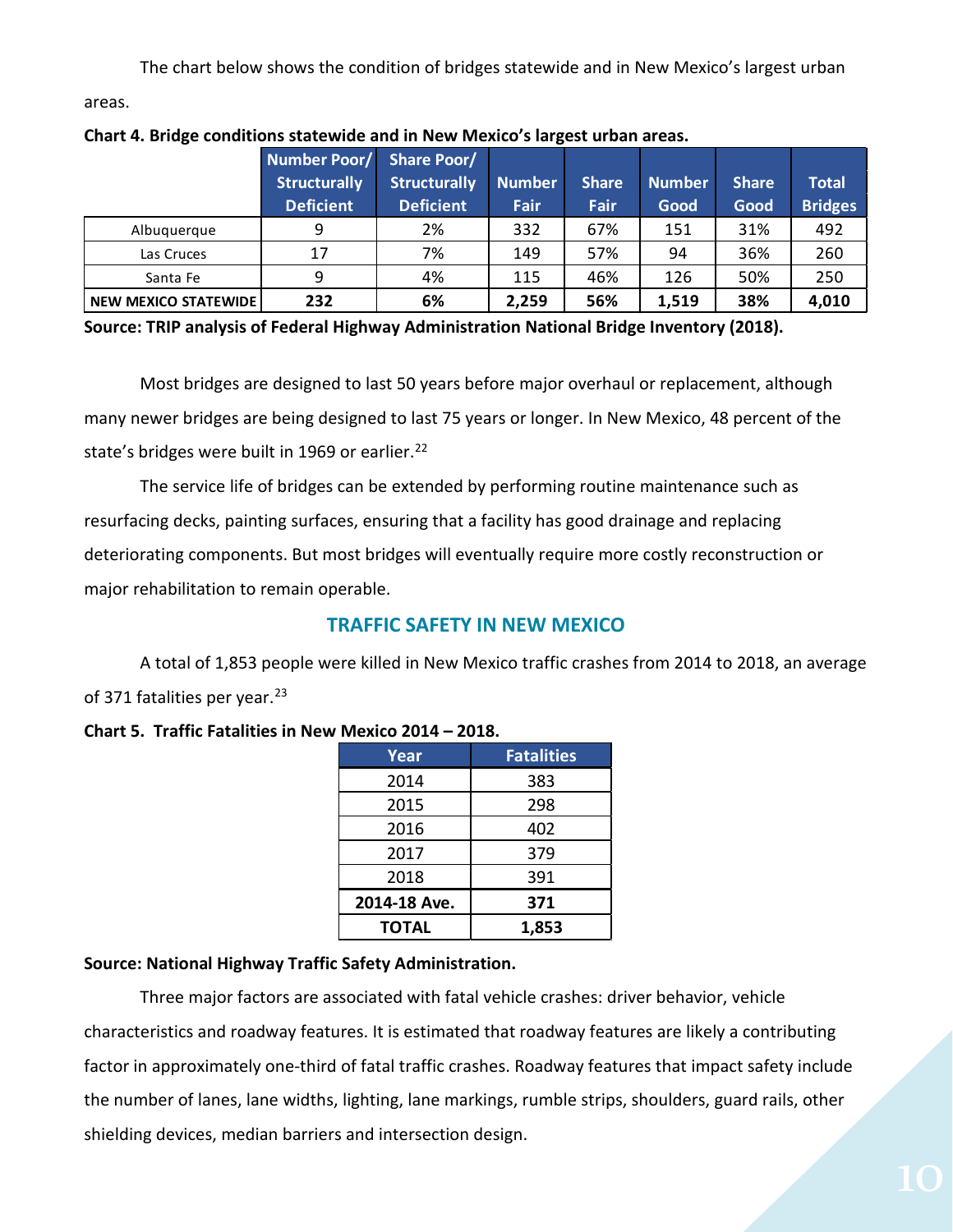New Mexico's overall traffic fatality rate of 1.43 fatalities per 100 million vehicle miles of travel in 2018, the tenth highest in the U.S. and significantly higher than the national average of 1.13.<sup>[24](#page-2-23)</sup>

The chart below details the average number of people killed in traffic crashes in the state's largest urban areas between 2014 and 2018, and the cost of traffic crashes per driver.

| Location                    | <b>Average</b><br><b>Fatalities</b><br>2014-2018 | <b>Safety</b><br><b>Cost</b> |
|-----------------------------|--------------------------------------------------|------------------------------|
| Albuquerque                 | 83                                               | \$330                        |
| Las Cruces                  | 21                                               | \$262                        |
| Santa Fe                    | 18                                               | \$328                        |
| <b>NEW MEXICO STATEWIDE</b> | 371                                              | \$767 Million                |

|  | Chart 6. Average fatalities between 2014 and 2018 and crash cost per driver. |  |
|--|------------------------------------------------------------------------------|--|
|--|------------------------------------------------------------------------------|--|

#### **Source: TRIP analysis.**

Traffic crashes in New Mexico imposed a total of \$2.3 billion in economic costs in 2018.<sup>[25](#page-2-24)</sup> TRIP estimates that roadway features were likely a contributing factor in approximately one-third of all fatal traffic crashes, resulting in \$767 million in economic costs in New Mexico in 2018.<sup>26</sup> According to a 2015 National Highway Traffic [Safety Administration \(NHTSA\) report,](file://EgnyteDrive/tripcloud/Shared/TRIP%20Staff%20Folders/Active%20State%20Reports%202019/Alabama/According%20to%20a%202015%20National%20Highway%20Traffic%20Safety%20Administration%20(NHTSA)%20report,) the economic costs of traffic crashes includes work and household productivity losses, property damage, medical costs, rehabilitation costs, legal and court costs, congestion costs and emergency services.<sup>[27](#page-2-26)</sup>

Improving safety on New Mexico's roadways can be achieved through further improvements in vehicle safety; improvements in driver, pedestrian, and bicyclist behavior; and, a variety of improvements in roadway safety features. The severity of serious traffic crashes could be reduced through roadway improvements, where appropriate, such as converting intersections to roundabouts; removing or shielding roadside objects; the addition of left-turn lanes at intersections; the signalization of intersections; adding or improving median barriers; improved lighting; adding centerline or shoulder rumble strips; providing appropriate pedestrian and bicycle facilities, including sidewalks and bicycle lanes; providing wider lanes, wider and paved shoulders; upgrading roads from two lanes to four lanes; providing better road and lane markings; and updating rail crossings.

The U.S. has a \$146 billion backlog in needed roadway safety improvements, according to a 2017 [report](https://aaafoundation.org/wp-content/uploads/2017/05/SafetyBenefitsofHighway.pdf) from the AAA Foundation for Traffic Safety. The report found implementing these costeffective and needed roadway safety improvements on U.S. roadways would save approximately 63,700 lives and reduce the number of serious injuries as a result of traffic crashes by approximately 350,000 over 20 years.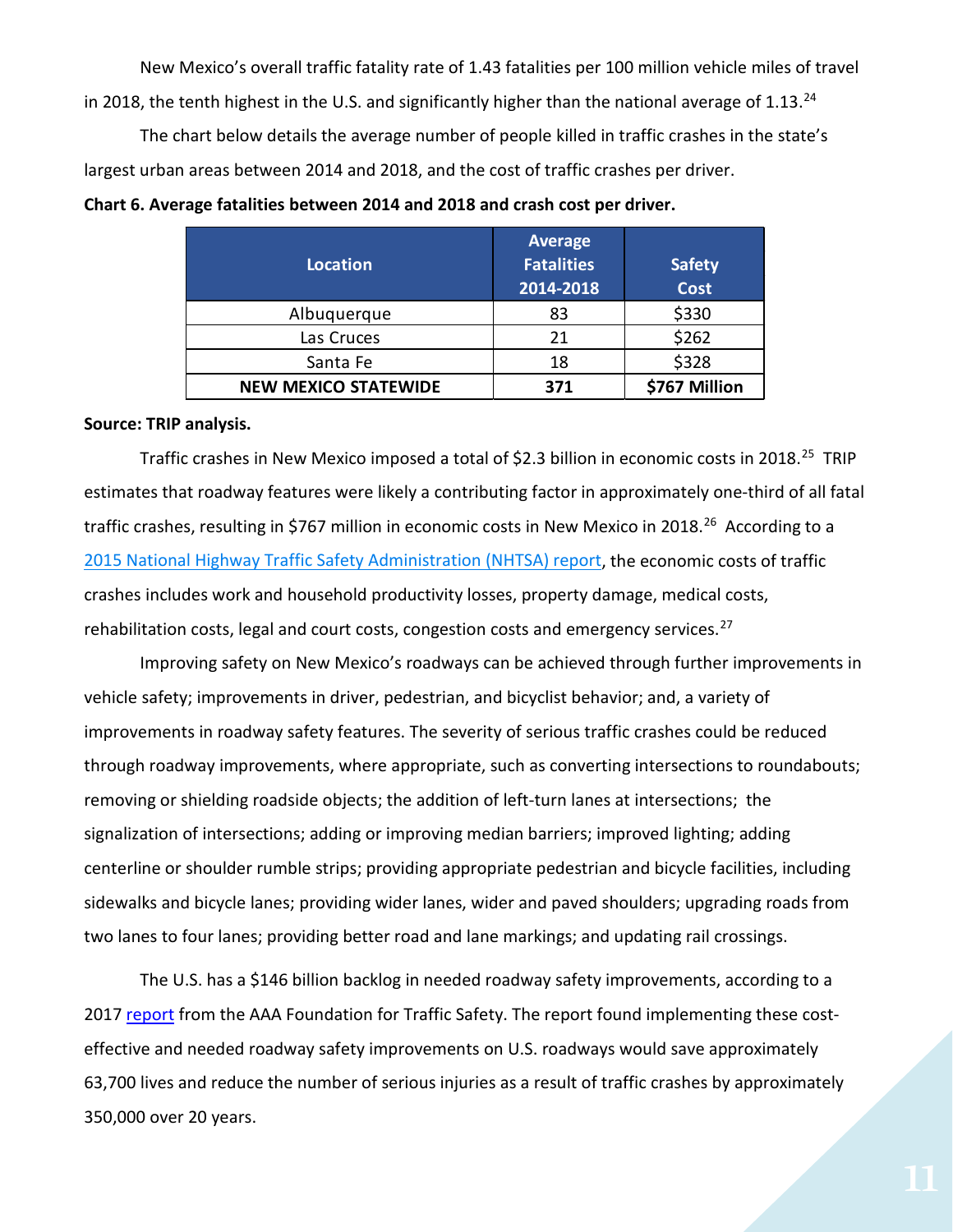# **TRAFFIC CONGESTION IN NEW MEXICO**

Increasing levels of traffic congestion cause significant delays in New Mexico, particularly in its larger urban areas, choking commuting and commerce. Traffic congestion robs commuters of time and money and imposes increased costs on businesses, shippers and manufacturers, which are often passed along to the consumer. Increased levels of congestion can also reduce the attractiveness of a location to a company when considering expansion or where to locate a new facility.

Based on TTI analysis, TRIP estimates the total value of lost time and wasted fuel in New Mexico is approximately \$725 million a year. The chart below shows the number of hours lost annually for each driver in the state's largest urban areas, and the per-driver cost of lost time and wasted fuel due to congestion.

| Location    | <b>Hours Lost</b><br>to<br>Congestion | <b>Annual</b><br><b>Cost</b><br><b>Per Driver</b> |
|-------------|---------------------------------------|---------------------------------------------------|
| Albuquerque | 44                                    | \$936                                             |
| Las Cruces  | 18                                    | \$376                                             |
| Santa Fe    | 28                                    | \$578                                             |

#### **Chart 7. Annual hours lost to congestion and congestion costs per driver.**

#### **Source: Texas Transportation Institute Urban Mobility Report, 2019.**

TRIP has identified and ranked the most congested corridors in New Mexico based on an analysis of delays during typical morning and evening peak travel periods, as reported by Google.<sup>[28](#page-2-27)</sup> The 20 most congested corridors are listed below.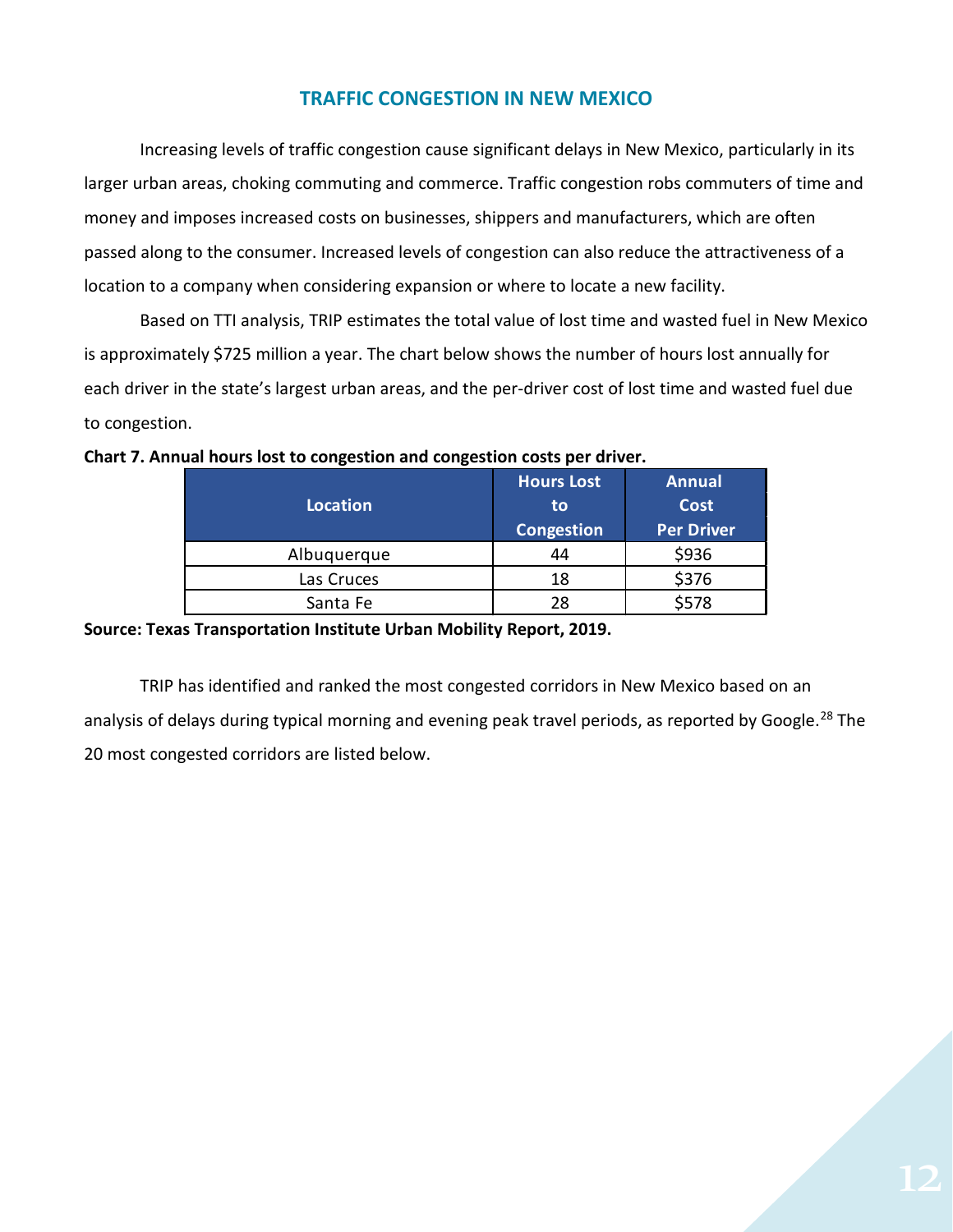| <b>Chart 8. Most congested New Mexico corridors.</b> |  |  |
|------------------------------------------------------|--|--|
|------------------------------------------------------|--|--|

| <b>Rank</b>    | <b>Urban Area</b> | <b>Facility</b>                           | From                 | <b>To</b>         |
|----------------|-------------------|-------------------------------------------|----------------------|-------------------|
| 1              | Albuquerque       | $I - 40$                                  | $I-25$               | Juan Tabo Blvd.   |
| $\overline{2}$ | Albuquerque       | Paseo Del Norte Blvd./Route 423           | Route 45/Coors Blvd  | Barstow St. NE    |
| 3              | Albuquerque       | $1-25$                                    | Paseo Del Norte Blvd | Comanche Road     |
| 4              | Albuquerque       | Route 528/Alameda Blvd.                   | Northern Blvd.       | $I-25$            |
| 5              | Albuquerque       | $I - 40$                                  | Atrisco Vista Blvd   | $I-25$            |
| 6              | Albuquerque       | I-25                                      | $I-40$               | Rio Bravo Blvd    |
| $\overline{7}$ | Albuquerque       | Route 45/Coors Boulevard                  | $I-40$               | Alameda Blvd      |
| 8              | Santa Fe          | Route 285/St. Francis Drive               | Rodeo Road           | W. Alameda St.    |
| 9              | Albuquerque       | Central Ave SW                            | Coors Blvd.          | Carlisle Blvd. NE |
| 10             | Albuquerque       | Bridge Blvd. SW                           | Route 45/Coors Blvd  | $I-25$            |
| 11             | Albuquerque       | Wyoming Blvd                              | Paseo Del Norte Blvd | I-40              |
| 12             | Albuquerque       | Gibson Boulevard                          | $I-25$               | Wyoming Blvd. SE  |
| 13             | Albuquerque       | Montano Road NW                           | Route 45/Coors Blvd  | Edith Blvd. NE    |
| 14             | Santa Fe          | Route 14/Cerrillos Road                   | $I-25$               | Paseo de Peralta  |
| 15             | Santa Fe          | Route 466/St. Michaels Dr/Old Pecos Trail | Cerrillos Road       | Zia Road          |
| 16             | Santa Fe          | Paseo de Peralta                          | Juanita Street       | Fiesta Street     |
| 17             | Las Cruces        | Route 188/North Valley Drive              | W. Picacho Dr.       | $1 - 10$          |
| 18             | Las Cruces        | E. University Ave.                        | $I-10$               | S. Telshor Blvd.  |
| 19             | Las Cruces        | El Paseo Rd./E. Union Ave.                | W. Lohman Ave.       | $I-10$            |
| 20             | Albuquerque       | San Mateo Blvd                            | $I-25$               | Central Ave. SE   |

**Source: TRIP analysis of typical morning and evening peak travel periods as reported by Google.**

#### **TRANSPORTATION AND ECONOMIC GROWTH**

Today's culture of business demands that an area have well-maintained and efficient roads, highways and bridges if it is to remain economically competitive. Global communications and the impact of free trade in North America and elsewhere have resulted in a significant increase in freight movement, making the quality of a region's transportation system a key component in a business's ability to compete locally, nationally and internationally.

Businesses have responded to improved communications and the need to cut costs with a variety of innovations including just-in-time delivery, increased small package delivery, demand-side inventory management and e-commerce. The result of these changes has been a significant improvement in logistics efficiency as firms move from a push-style distribution system, which relies on large-scale warehousing of materials, to a pull-style distribution system, which relies on smaller, more strategic movement of goods. These improvements have made mobile inventories the norm, resulting in the nation's trucks literally becoming rolling warehouses.

Highways are vitally important to continued economic development in New Mexico. As the economy expands, creating more jobs and increasing consumer confidence, the demand for consumer and business products grows. In turn, manufacturers ship greater quantities of goods to market to meet this demand, a process that adds to truck traffic on the state's highways and major arterial roads.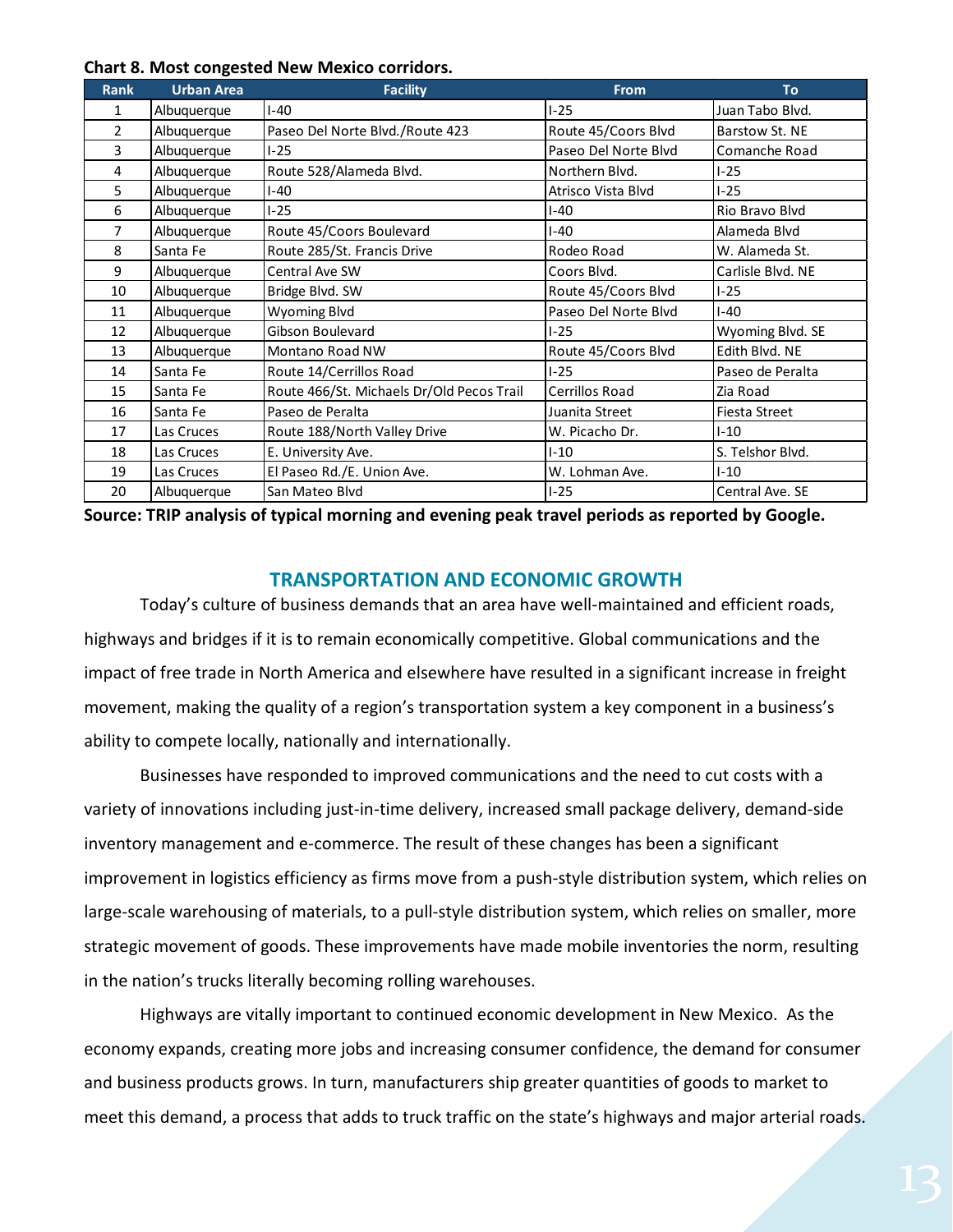With an economy based largely on natural resource extraction, agriculture, tourism and manufacturing, the health and future growth of New Mexico's economy is riding on the quality and efficiency of its transportation system. These industries – particularly the state's burgeoning energy extraction sector – are heavily reliant on New Mexico's transportation system to move products and people and rely on well-maintained, safe and efficient roads and bridges. Every year, \$123.5 billion in goods are shipped to and from sites in New Mexico.<sup>29</sup> Sixty-nine percent of the goods shipped annually to and from sites in New Mexico are carried by truck and another 13 percent are carried by courier services or multiple-mode deliveries, which include trucking.<sup>[30](#page-2-29)</sup> The value of freight shipped to and from sites in New Mexico, in inflation-adjusted dollars, is expected to increase 110 percent by 2045 and 126 percent for goods shipped by trucks. $31$ 

The ability of the nation's freight transportation system to efficiently and safely accommodate the growing demand for freight movement could be hampered by inadequate transportation capacity, a lack of adequate safety features on some transportation facilities, institutional barriers to enhancing the nation's freight facilities, a lack of adequate funding for needed improvements to the freight network and a shortage of drivers.

The need to improve the U.S. freight network is occurring at a time when the nation's freight delivery system is being transformed by advances in vehicle autonomy, manufacturing, warehousing and supply chain automation, increasing e-commerce, and the growing logistic networks being developed by Amazon and other retail organizations in response to the demand for a faster and more responsive delivery and logistics cycle.

Investments in transportation improvements in New Mexico play a critical role in the state's economy. A [report by the American Road & Transportation Builders Association](https://www.transportationcreatesjobs.org/pdf/Economic_Profile.pdf) found that the design, construction and maintenance of transportation infrastructure supports the equivalent of approximately 26,300 full-time jobs across all sectors of the state economy, earning these workers approximately \$802.3 million annually.<sup>[32](#page-2-31)</sup> These jobs include approximately 13,000 full-time jobs directly involved in transportation infrastructure construction and related activities. Spending by employees and companies in the transportation design and construction industry supports an additional 13,200 full-time jobs in New Mexico.<sup>[33](#page-2-32)</sup> Transportation construction in New Mexico contributes an estimated \$146.3 million annually in state and local income, corporate and unemployment insurance taxes and the federal payroll tax.<sup>[34](#page-2-33)</sup>

Approximately 350,000 full-time jobs in New Mexico in key industries like tourism, retail sales, agriculture and manufacturing are dependent on the quality, safety and reliability of the state's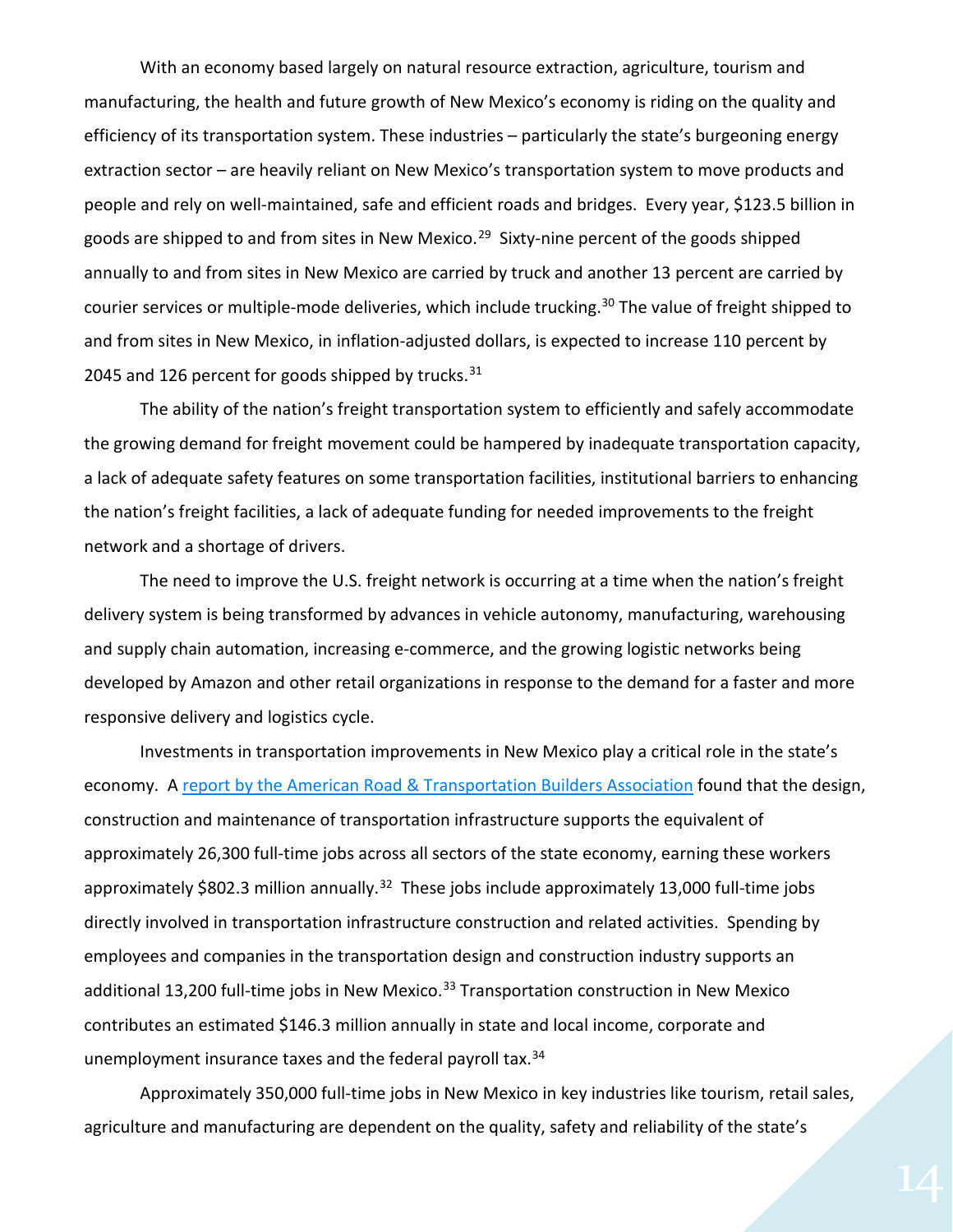transportation infrastructure network. These workers earn \$12.1 billion in wages and contribute an estimated \$2.2 billion in state and local income, corporate and unemployment insurance taxes, and the federal payroll tax.[35](#page-2-34)

Local, regional and state economic performance is improved when a region's surface transportation system is expanded or repaired. This improvement comes as a result of the initial job creation and increased employment created over the long-term because of improved access, reduced transport costs and improved safety.

Increasingly, companies are looking at the quality of a region's transportation system when deciding where to re-locate or expand. Regions with congested or poorly maintained roads may see businesses relocate to areas with a smoother, more efficient and more modern transportation system. Highway accessibility was ranked the third highest site selection factor behind the availability of skilled labor and labor costs in a 2018 [survey](http://www.areadevelopment.com/Corporate-Consultants-Survey-Results/Q1-2019/33nd-annual-corporate-survey-15th-annual-consultants-survey.shtml) of corporate executives by Area Development Magazine.<sup>[36](#page-2-35)</sup>

#### **NEEDED PROJECTS AND TRANSPORTATION FUNDING IN NEW MEXICO**

Investment in New Mexico's roads, highways and bridges is funded by local, state and federal governments. A lack of sufficient funding at all levels will make it difficult to adequately maintain and improve the state's existing transportation system.

The New Mexico Department of Transportation projects an annual maintenance shortfall of approximately \$103 million. NMDOT has also identified nearly \$2.8 billion in needed but unfunded transportation projects throughout the state, as detailed in the chart below.

| <b>Route or</b>                                            | <b>Project</b>                                                       | <b>Estimated</b>       |
|------------------------------------------------------------|----------------------------------------------------------------------|------------------------|
| <b>Corridor</b>                                            | <b>Description</b>                                                   | Cost $+/-$             |
| <b>Southwest New Mexico and Border Region (District 1)</b> |                                                                      |                        |
| I-25, MP 3.0 to 9.5                                        | Reconstruction of six-lane corrridor with added capacity             | \$75M                  |
| I-25 at Nogal Canyon                                       | Bridge replacement                                                   | \$30M                  |
| US 180 at Deming to Bayard                                 | Reconstruction with four-lane or alternating passing lanes           | \$90M                  |
| I-10 Corridor                                              | Reconstruct pavement and infrastructure to current design standards. | \$850M                 |
| I-25, MP 0 to 1                                            | Expand to six lanes                                                  | \$30M                  |
|                                                            | <b>DISTRICT ONE TOTAL COST</b>                                       | <b>\$1.075 BILLION</b> |

**Chart 9. Needed but unfunded transportation projects in New Mexico.**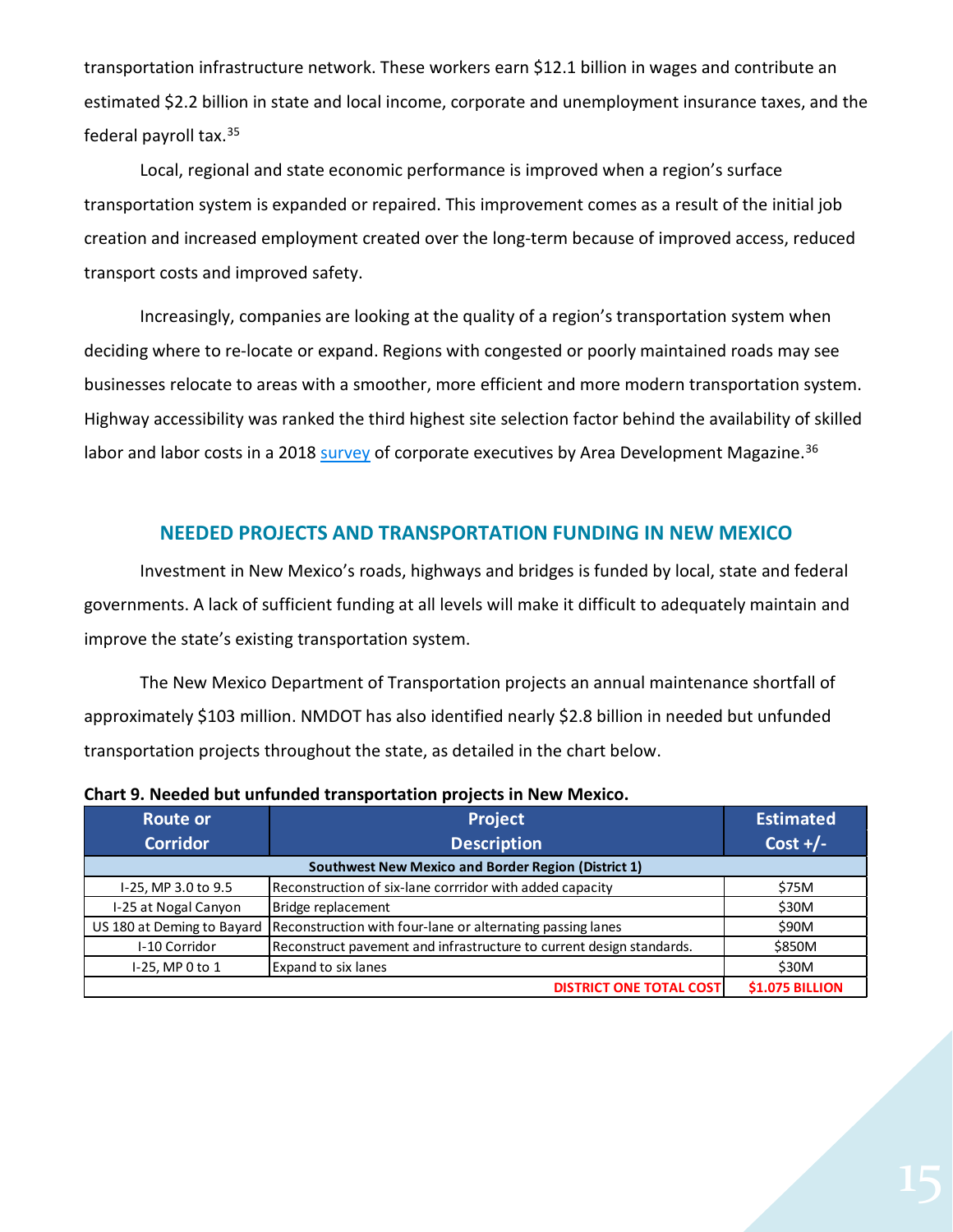| <b>Southeast New Mexico and Permian Basin (District 2)</b>   |                                                                                          |                       |  |  |
|--------------------------------------------------------------|------------------------------------------------------------------------------------------|-----------------------|--|--|
| US 380/NM 157-242, Roswell<br>to Tatum to State Line         | Capacity improvements including alternating passing lanes throughout corridor            | \$75M                 |  |  |
| NM 18, NM 58 to 71                                           | Minor pavement rehabilitation                                                            | \$32M                 |  |  |
| Lovington to Hobbs                                           |                                                                                          |                       |  |  |
| NM 18, Hobbs to Jal                                          | Major pavement rehabilitation                                                            | \$92.4M               |  |  |
| US 54, MP 0 to 55<br>South of Alamogordo                     | Minor pavement rehabilitation                                                            | \$55M                 |  |  |
| US 70, Roswell to Portales                                   | Minor pavement rehabilitation                                                            | \$80M                 |  |  |
| US 82, MP 139 to 171                                         | Roadway reconstruction with addition of shoulders, passing lanes and drainage            |                       |  |  |
| West of Lovington                                            | improvement                                                                              | \$64M                 |  |  |
|                                                              | <b>DISTRICT TWO TOTAL COST</b>                                                           | \$398.4 MILLION       |  |  |
|                                                              | Albuquerque Metro Area and Central Rio Grande Corridor (District 3)                      |                       |  |  |
| I-25, Sunport to Big I                                       | Reconstruction and additional capacity                                                   | \$500M                |  |  |
| <b>Albuquerque River Crossing</b>                            | New Construction                                                                         |                       |  |  |
| I-40 WB, Wyoming to<br>Pennsylvania                          | Reconstruction                                                                           | \$15M                 |  |  |
| NM 45, NM 500 to Eduardo                                     | Reconstruction                                                                           | \$40M                 |  |  |
| NM 45, Malpais to NM 500                                     | Reconstruction                                                                           | \$40M                 |  |  |
|                                                              | <b>DISTRICT THREE TOTAL COST</b>                                                         | <b>\$595 MILLION</b>  |  |  |
|                                                              | Northeastern Quadrant of New Mexico, Bordering Texas, Oklahoma and Colorado (District 4) |                       |  |  |
|                                                              | Pavement reconstruction and rehabilitation to improve safety, economic                   |                       |  |  |
| NM 39, MP 30 to MP 39.6                                      | development, mobility and tourism                                                        | \$15M                 |  |  |
|                                                              | Reconstruction and widening through Coyote Creek Canyon to improve safety,               |                       |  |  |
| NM 434, MP 19.7 to 25.5                                      | economic development, mobility and tourism                                               | \$40M                 |  |  |
|                                                              | Interchange reconstruction at Exit 451 in Raton to improve safety and relieve            |                       |  |  |
| I-25/US 64-87 Interchange                                    | backups on corridor heavily used for commerce and tourism                                | \$20M                 |  |  |
| US 54, MP 306.1 to 356.2                                     | Reconstruction and major rehabilitation on heavily used corridor                         | \$80M                 |  |  |
| US 64/87, Raton to Clayton                                   | Rehabilitation to accommodate freight an tourist traffic                                 | \$120M                |  |  |
|                                                              | <b>DISTRICT FOUR TOTAL COST</b><br><b>\$275 MILLION</b>                                  |                       |  |  |
|                                                              | Northwest New Mexico and Northern Rio Grande Corridor (District 5)                       |                       |  |  |
| US 550, MP 99 to 150                                         | Roadway centerline and barrier                                                           | \$56.6M               |  |  |
| NM 76, NM 68 to NM 503                                       | Roadway rehabilitation and drainage improvements                                         | \$27.1M               |  |  |
| NM 96, NM 512 to US 84                                       | Roadway rehabilitation and widening to add shoulders                                     | \$38.40               |  |  |
| Cerrillos Road in Santa Fe/St.<br>Michaels to St. Francis    | Roadway reconstruction                                                                   | \$40M                 |  |  |
| NM 599 at Via Vetaranos in<br>Santa Fe                       | Interchange construction                                                                 | \$15M                 |  |  |
|                                                              | <b>DISTRICT FIVE TOTAL COST</b>                                                          | \$177.1 MILLION       |  |  |
| West-Central New Mexico, Gallup and Grants Area (District 6) |                                                                                          |                       |  |  |
| Allison Corridor - NM 118,                                   |                                                                                          |                       |  |  |
| BNSF and I-40 overpasses                                     | Phase 2 and Phase 3                                                                      | \$34.2M               |  |  |
| and connection                                               |                                                                                          |                       |  |  |
| NM 547, MP 4 to 13.6                                         | Widening, drainage improvements, design and construction                                 | \$34M                 |  |  |
| I-40 at multiple locations:<br>MP 18.4-54, MP 96.1-101.4     | Design and reconstruction                                                                | \$96M                 |  |  |
| NM 264, MP 0 to 16                                           | Design and reconstruction                                                                | \$42M                 |  |  |
| I-40 MP 35 to 36.3, NM 118                                   |                                                                                          |                       |  |  |
| MP 30.1 to 35.7                                              | Phases 2-5, Drainage and flood mitigation project                                        | \$33M                 |  |  |
| <b>DISTRICT SIX TOTAL COST</b><br><b>\$239.2 MILLION</b>     |                                                                                          |                       |  |  |
|                                                              | <b>TOTAL STATEWIDE COST</b>                                                              | <b>\$2.76 BILLION</b> |  |  |

**Source: New Mexico Department of Transportation.**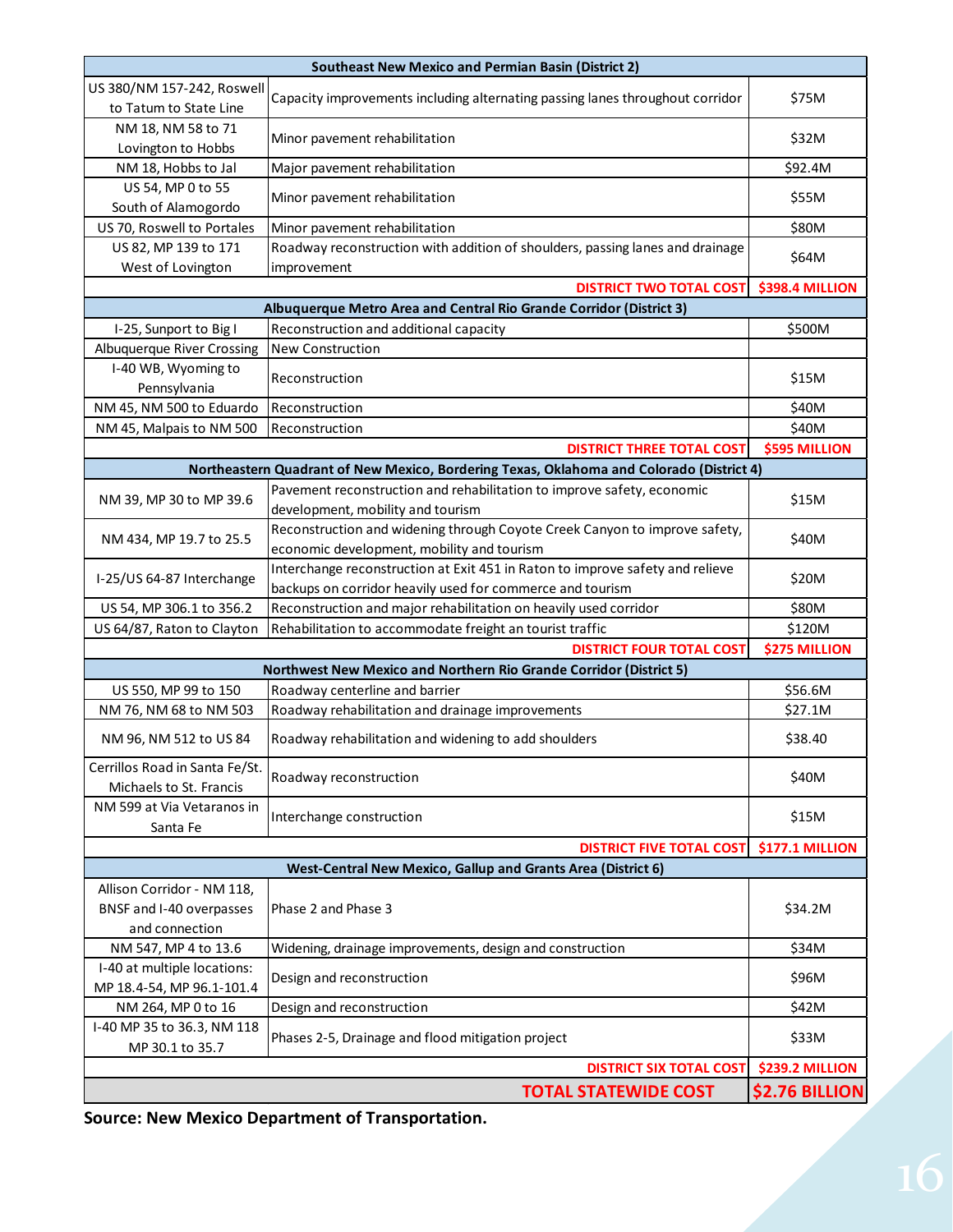The federal government is a critical source of funding for New Mexico's roads, highways, bridges and transit systems and provides a significant return in road and bridge funding based on the revenue generated in the state by the federal motor fuel tax.

Most federal funds for highway and transit improvements in New Mexico are provided by federal highway user fees, largely an 18.4 cents-per-gallon tax on gasoline and a 24.4 cents-per-gallon tax on diesel fuel. Since 2008 revenue into the federal Highway Trust

# **FEDERAL HIGHWAY TRUST FUND BALANCE** FY 2019 - FY 2029 (IN BILLIONS)



Fund has been inadequate to support legislatively set funding levels so Congress has transferred approximately \$53 billion in general funds and an additional \$2 billion from a related trust fund into the federal Highway Trust Fund.<sup>[37](#page-2-36)</sup>

Signed into law in December 2015, the [Fixing America's Surface Transportation Act \(FAST Act\),](https://www.congress.gov/114/bills/hr22/BILLS-114hr22enr.pdf) provides modest increases in federal highway and transit spending. The five-year bill also provides states with greater funding certainty and streamlines the federal project approval process. But the FAST Act does not provide adequate funding to meet the nation's need for highway and transit improvements and does not include a long-term and sustainable funding source.

The five-year, \$305 billion FAST Act will provide a boost of approximately 15 percent in highway funding and 18 percent in transit funding over the duration of the program, which expires in 2020.<sup>[38](#page-2-37)</sup> In addition to federal motor fuel tax revenues, the FAST Act will also be funded by \$70 billion in U.S. general funds, which will rely on offsets from several unrelated federal programs including the Strategic Petroleum Reserve, the Federal Reserve and U.S. Customs.

According to the [Status of the Nation's Highways, Bridges, and Transit, 23rd](https://www.fhwa.dot.gov/policy/23cpr/) Edition, submitted to Congress by the United States Department of Transportation (USDOT) in 2019, the nation faces an \$786 billion backlog in needed repairs and improvements to the nation's roads, highways and bridges.<sup>39</sup> This backlog includes \$435 billion for highway rehabilitation; \$125 billion for bridge rehabilitation; \$120 billion for system expansion and \$106 billion for system enhancement.<sup>40</sup> The USDOT report found that the nation's current \$105 billion investment in roads, highways and bridges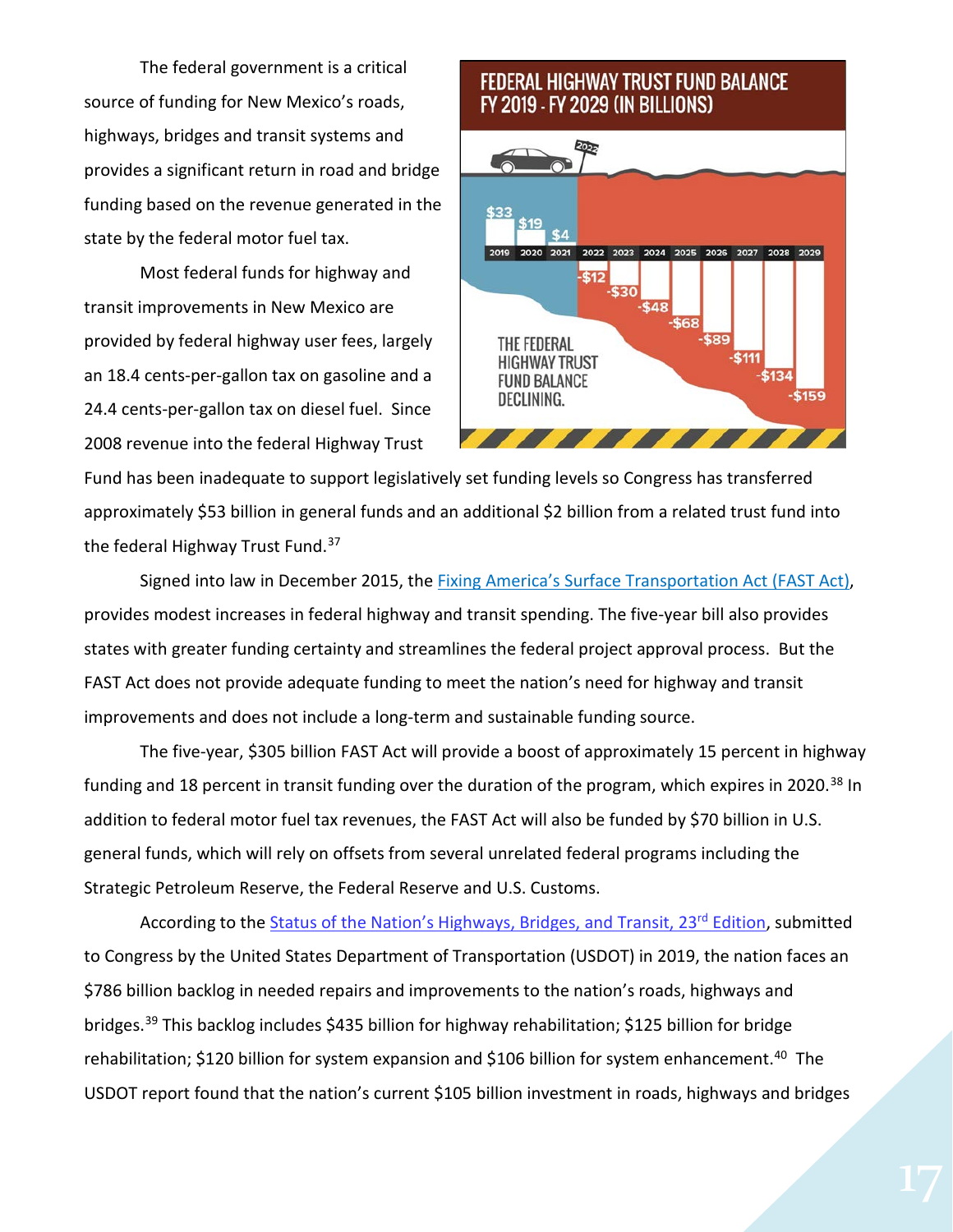by all levels of government should be increased by 29 percent to \$136 billion annually to improve the conditions of roads, highways and bridges, relieve traffic congestion and improve traffic safety.

#### **CONCLUSION**

As New Mexico works to enhance its thriving, growing and dynamic state, it will be critical that it is able to address the most significant transportation issues by providing a 21<sup>st</sup> century network of roads, highways, bridges and transit that can accommodate the mobility demands of a modern society.

New Mexico will need to modernize its surface transportation system by improving the physical condition of its transportation network and enhancing the system's ability to provide efficient, safe and reliable mobility for residents, visitors and businesses. Making needed improvements to the state's roads, highways, bridges and transit systems would provide a significant boost to the economy by creating jobs in the short term and stimulating long-term economic growth as a result of enhanced mobility and access.

Numerous projects to improve the condition and expand the capacity of New Mexico's roads, highways, bridges and transit systems will not be able to proceed without a substantial boost in local, state or federal transportation funding. If New Mexico is unable to complete needed transportation projects it will hamper the state's ability to improve the condition and efficiency of its transportation system or enhance economic development opportunities and quality of life.

# # #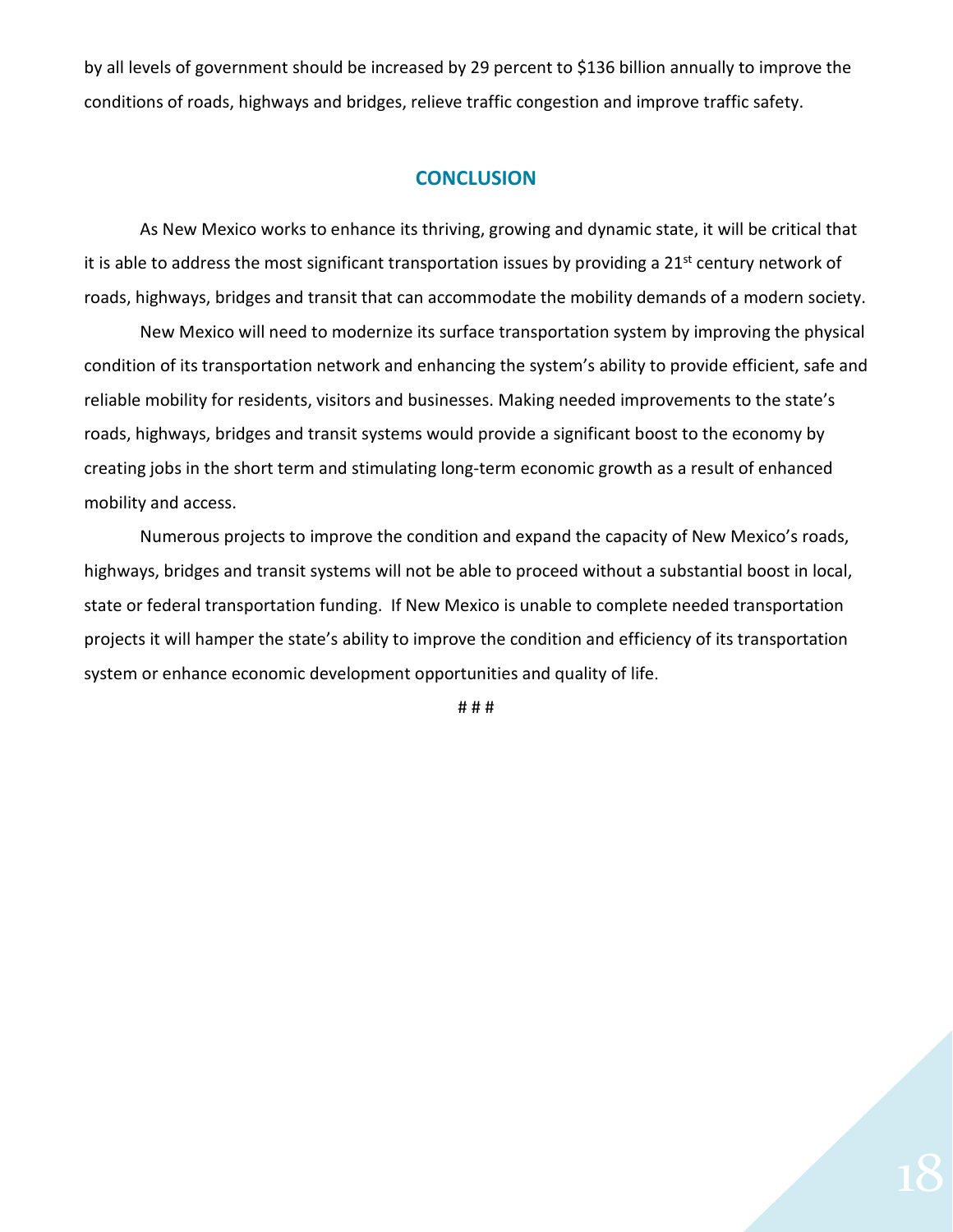# **ENDNOTES**

 $1$  Bridge condition data and safety data for each urban area includes the counties noted: Albuquerque – Bernalillo County; Las Cruces – Dona Ana County; Santa Fe – Santa Fe County.

[https://www.fhwa.dot.gov/policyinformation/travel\\_monitoring/tvt.cfm](https://www.fhwa.dot.gov/policyinformation/travel_monitoring/tvt.cfm)

<sup>5</sup> TRIP analysis of Bureau of Economic Analysis data (2019).

<https://apps.bea.gov/itable/iTable.cfm?ReqID=70&step=1#reqid=70&step=1&isuri=1>

 $6$  Ibid.

<sup>7</sup> Federal Highway Administration, Highway Statistics 2018 (2019). <sup>8</sup> Ibid.

 $9$  Ibid.

 $\frac{10 \text{ libid.}}{11 \text{ libid.}}$ 

<sup>12</sup> Ibid.<br><sup>13</sup> Ibid.<br><sup>14</sup> Selecting a Preventative Maintenance Treatment for Flexible Pavements. R. Hicks, J. Moulthrop. Transportation Research Board. 1999. Figure 1.

<sup>15</sup> [Pavement Maintenance,](https://www.yumpu.com/en/document/view/9021768/pavement-maintenance-cornell-local-roads-program-cornell-/4) by David P. Orr, PE Senior Engineer, Cornell Local Roads Program, March 2006.

<sup>16</sup> TRIP calculation.

<sup>17</sup> Highway Development and Management: Volume Seven. Modeling Road User and Environmental Effects in HDM-4. Bennett, C. and Greenwood, I. 2000.

<sup>18</sup> Your Driving Costs. American Automobile Association. 2019.<br><sup>19</sup> Federal Highway Administration National Bridge Inventory. 2018.<br><sup>20</sup> Ibid.

 $21$  Ibid

<sup>22</sup> TRIP analysis of Federal Highway Administration National Bridge Inventory data (2018).

<sup>23</sup> Federal Highway Administration National Highway Traffic Safety Administration, 2013-2017.

<sup>24</sup> TRIP analysis of National Highway Traffic Safety Administration and Federal Highway Administration data (2019). Data is for 2018.

<sup>25</sup> TRIP estimate based on NHTSA report "The Economic and Societal Impact of Motor Vehicle Crashes, 2010 (Revised), 2016. P. 146.

<sup>26</sup> Ibid.

<sup>27</sup> The Economic and Societal Impact of Motor Vehicle Crashes, 2010 (Revised) (2015). National Highway Traffic Safety Administration. P. 1[. https://crashstats.nhtsa.dot.gov/Api/Public/ViewPublication/812013](https://crashstats.nhtsa.dot.gov/Api/Public/ViewPublication/812013) 

<sup>28</sup> TRIP analysis based on typical morning and evening peak travel periods as reported by Google.

<sup>29</sup> TRIP analysis of Bureau of Transportation Statistics, U.S. Department of Transportation. 2016 Commodity Flow Survey, State Summaries.

 $\frac{30}{31}$  lbid.

<sup>32</sup> American Road & Transportation Builders Association (2015). The 2015 U.S. Transportation Construction Industry Profile. [https://www.transportationcreatesjobs.org/pdf/Economic\\_Profile.pdf](https://www.transportationcreatesjobs.org/pdf/Economic_Profile.pdf)

 $33$  Ibid.

 $34$  Ibid

 $35$  Ibid.

<sup>36</sup> Area Development Magazine (2019). 33rd Annual Survey of Corporate Executives: Availability of Skilled Labor New Top Priority. [http://www.areadevelopment.com/Corporate-Consultants-Survey-Results/Q1-2019/33nd-annual-corporate](http://www.areadevelopment.com/Corporate-Consultants-Survey-Results/Q1-2019/33nd-annual-corporate-survey-15th-annual-consultants-survey.shtml)[survey-15th-annual-consultants-survey.shtml](http://www.areadevelopment.com/Corporate-Consultants-Survey-Results/Q1-2019/33nd-annual-corporate-survey-15th-annual-consultants-survey.shtml)

<sup>37</sup> "Surface Transportation Reauthorization and the Solvency of the Highway Trust Fund," presentation by Jim Tymon, American Association of State Highway and Transportation Officials (2014).

<sup>38</sup> 2015 "Fixing America's Surface Transportation Act." (2015) American Road and Transportation Builders Association. <http://www.artba.org/newsline/wp-content/uploads/2015/12/ANALYSIS-FINAL.pdf>

<sup>&</sup>lt;sup>2</sup> U.S. Census Bureau (2018).<br><sup>3</sup> Highway Statistics (2018). Federal Highway Administration. DL-1C.

<sup>&</sup>lt;sup>4</sup> U.S. Department of Transportation - Federal Highway Administration: Highway Statistics 2013 and 2018 and analysis of Federal Highway Administration Traffic Volume Trends (2018)